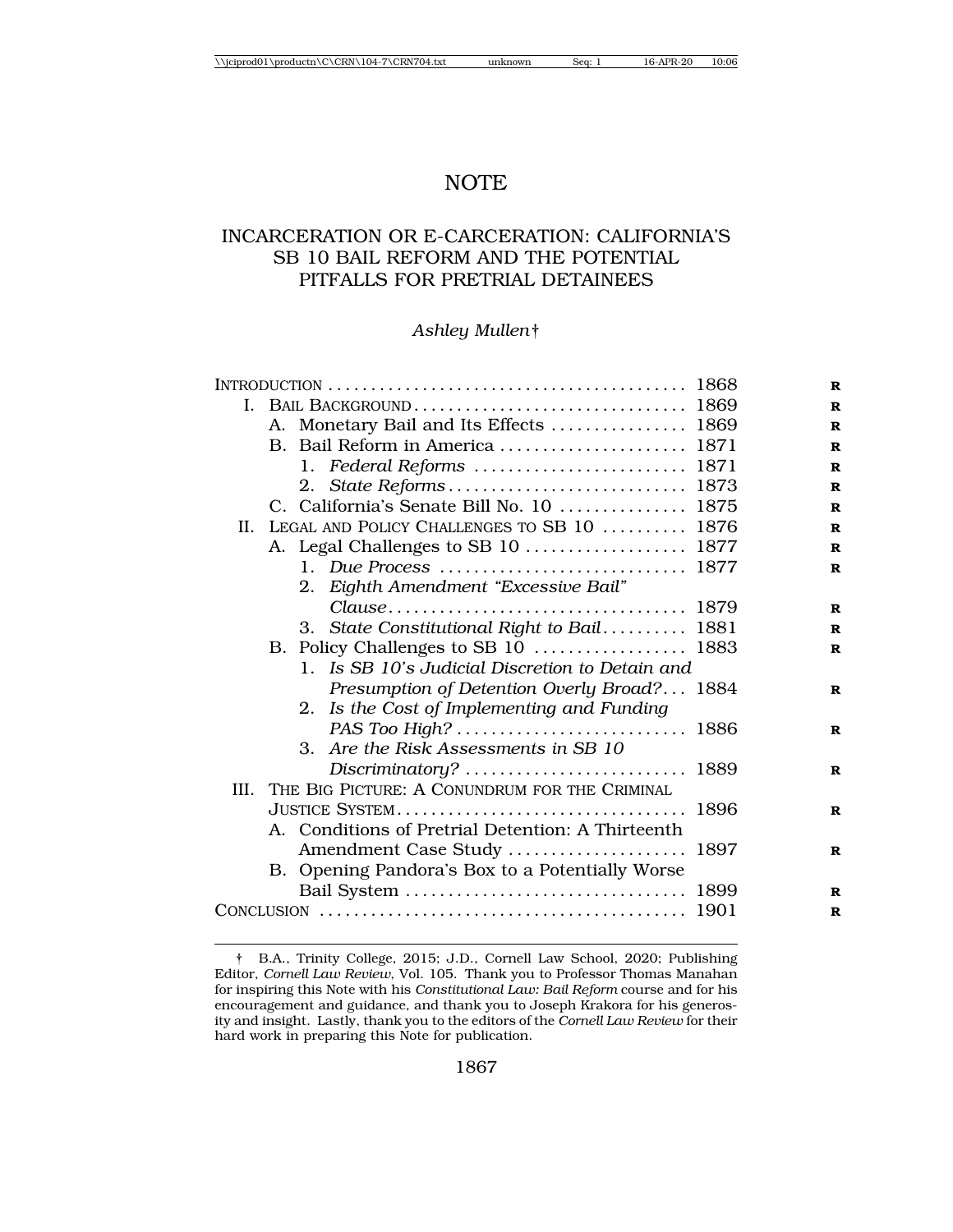#### **INTRODUCTION**

On April 23, 2017, Kenneth Humphrey followed an elderly man into his home and demanded money—he left with seven dollars and a bottle of cologne.1 A few days later, Humphrey was arrested and a court ordered that he be held on \$350,000 bail.2 However, Humphrey's robbery netted him a total of *five* dollars—he did not have enough money to post \$350,000 bail.3 He was an elderly African American man with a criminal record and a history of drug addiction.<sup>4</sup> While these traits disadvantaged him in the eyes of the criminal justice system, Humphrey also had one trait that would ultimately determine his sentence: he was *poor*.

When Humphrey's case eventually came before the California Court of Appeal, the court declared California's money-bail system unconstitutional for penalizing the poor.5 The widely publicized nature of the case prompted the California legislature to react. On August 28, 2018, the legislature signed the California Money Bail Reform Act of 2017 (also known as "SB 10") into law.6 As the first piece of legislation to completely abolish monetary bail,7 California's SB 10 is an unprecedented step forward in the struggle for bail reform, eliminating a bail system that puts an unfair "tax on poor people in California."8 However, progressive movements for change often result in fierce counter-movements, and California's bail reform movement will be no different.9

This Note addresses the arguments that will likely be raised against SB 10 and provides a response to these challenges. Part I discusses the historical background of monetary bail, the bail reform movement in both the federal and state

8 In 1979, the Governor of California declared in his State of the State Address that it was necessary for the Legislature to reform the bail system, which he said constituted an unfair "tax on poor people in California. Thousands and thousands of people languish in the jails of this state even though they have been convicted of no crime. Their only crime is that they cannot make the bail that our present law requires." Governor Edmund G. Brown Jr., State of the State Address (Jan. 16, 1979). However, the Legislature did not respond. *See In re* Humphrey, 228 Cal. Rptr. 3d at 516.

9 *See* Fuller, *supra* note 6. **R**

<sup>1</sup> *In re* Humphrey, 228 Cal. Rptr. 3d 513, 518 (Cal. Ct. App. 2018).

<sup>2</sup> *Id.* at 519, 522.<br>3 *Id.* at 522.

<sup>3</sup> *Id.* at 522. <sup>4</sup> *See id.* at 520.

<sup>5</sup> *Id.* at 530.

<sup>6</sup> Thomas Fuller, *California Is the First State to Scrap Cash Bail*, N.Y. TIMES (Aug. 28, 2018), https://www.nytimes.com/2018/08/28/us/california-cash-bail .html [https://perma.cc/88GA-WEN2]. <sup>7</sup> *Id.*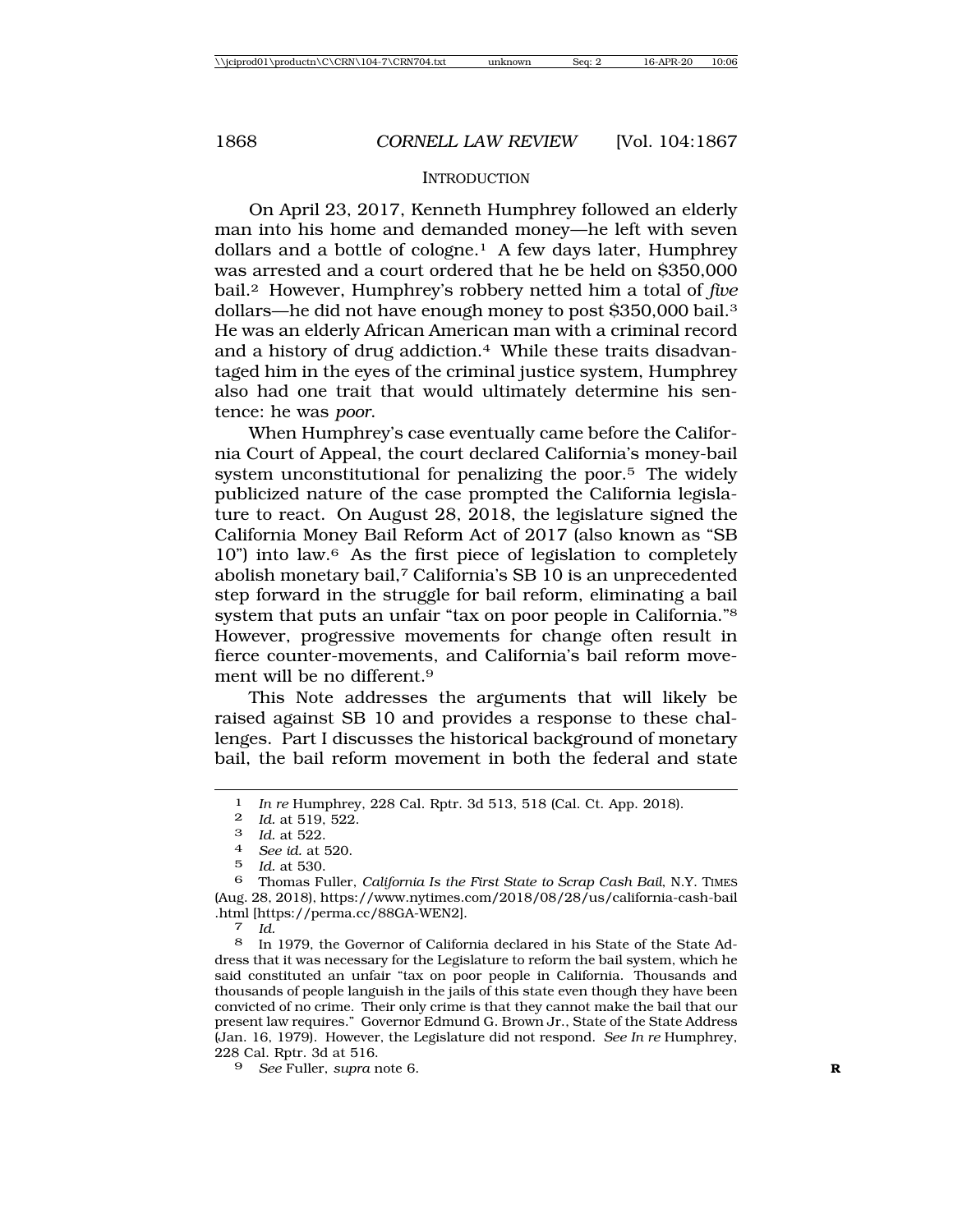forums, and the beginning of the current bail reform movement in California. Part II addresses the main legal and policy challenges against SB 10, showing how the greatest threats to SB 10 come from policy challenges, rather than legal challenges. Part III looks at the big picture, discussing the pitfalls of pretrial incarceration and the possibility that SB 10 could create a regime of e-carceration.

> I BAIL BACKGROUND

A. Monetary Bail and Its Effects

Two brothers and a lawyer walk into a bar.

In 1896, the two McDonough brothers realized they could earn quite a profit by posting bail money as a favor to a lawyer who frequented their father's saloon in San Francisco.<sup>10</sup> They began charging a fee for this service and their side business became a huge success, albeit a notorious one.11 In fact, the McDonough brothers' business was so successful that it earned the nickname of "Old Lady of Kearny Street" who "furnished bail by the gross to bookmakers and prostitutes, kept a taxi waiting at the door to whisk them out of jail and back to work."12 The brothers inadvertently created America's first bail bonding business, and thus the commercial money bail industry was born.

What started as a lucky venture soon spread across the United States, producing a domino-like effect that transformed the criminal justice system.13 At first, commercial money bail simply allowed more defendants to obtain release from jail—it was a needed service for poor, friendless defendants who ordinarily would not have been able to make bail at all.<sup>14</sup> However, because bondsmen were making it more difficult to keep the accused behind bars before trial, judges began setting higher

<sup>10</sup> *See* SHIMA BARADARAN BAUGHMAN, THE BAIL BOOK: A COMPREHENSIVE LOOK AT BAIL IN AMERICA'S CRIMINAL JUSTICE SYSTEM 165 (2018). Peter and Thomas McDonough posted bail money as a favor to lawyers who frequented their father's bar and when the lawyers' clients appeared in court, the brothers got their money back. Shane Bauer, *Inside the Wild, Shadowy, and Highly Lucrative Bail Industry*, MOTHER JONES (May/June 2014), www.motherjones.com/politics/2014/06/bailbond-prison-industry [https://perma.cc/LQ6S-2DCC].

<sup>11</sup> Bauer, *supra* note 10.

<sup>12</sup> *Credit: The Old Lady Moves On*, TIME (Aug. 18, 1941), content.time.com/ time/magazine/article/0,9171,802159,00.html [https://perma.cc/P8W9-6JE2].

<sup>13</sup> *See* BAUGHMAN, *supra* note 10, at 165. **R**

<sup>14</sup> *Id.*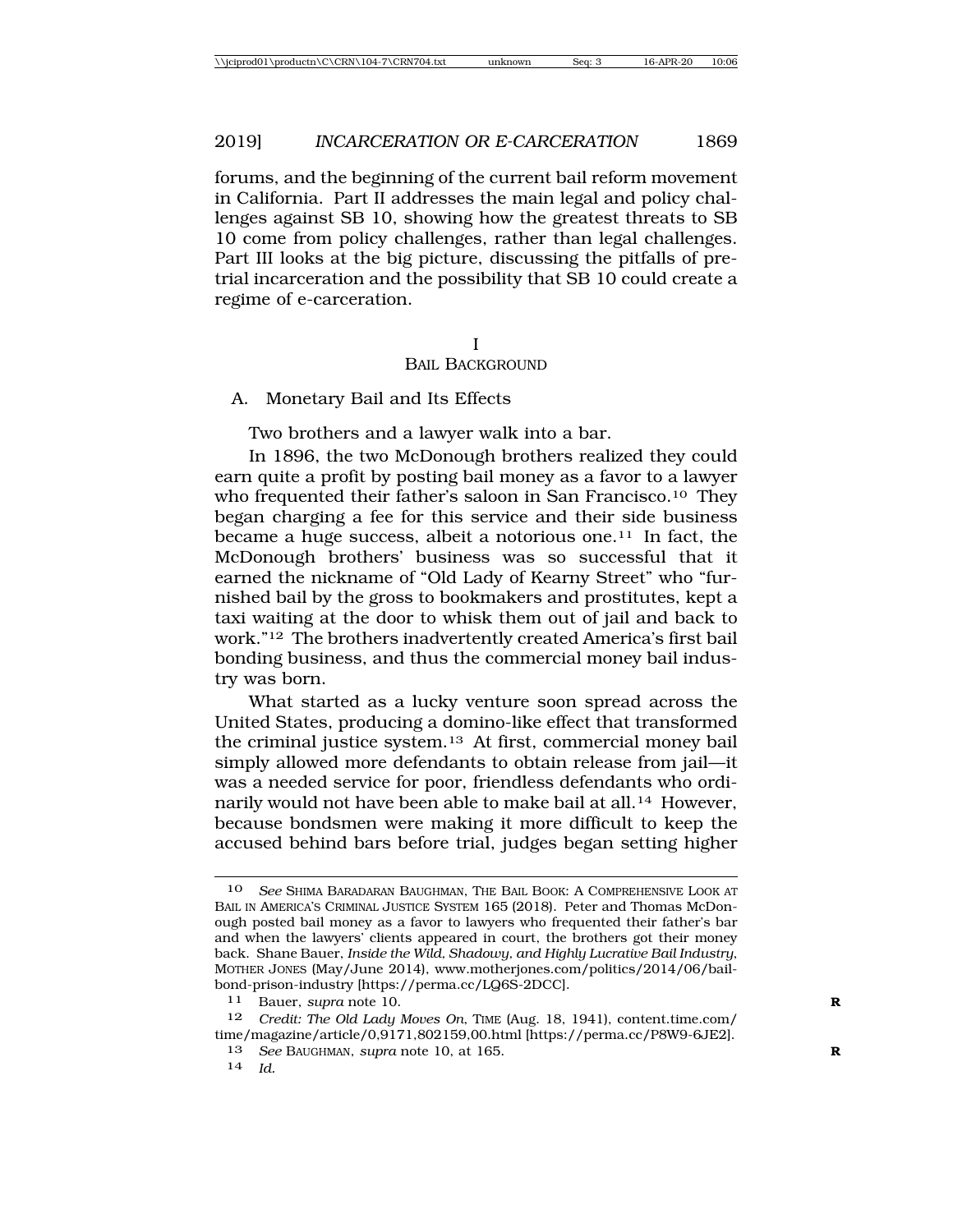and higher bail amounts.15 Eventually, even defendants who could not afford the small bail amounts were given high bail amounts.16 By the 1940s, bail amounts nationwide were high enough that many defendants had no choice but to pay a bondsman or wait in jail until trial.<sup>17</sup>

The commercial bail industry, and the bail system that became money-based rather than risk-based, became a gateway to a wider systemic issue: the cobweb criminal justice system in America. The web easily entraps and ensnares individuals who are poor, minorities, or otherwise marginalized in an endless cycle of crime and punishment. Individuals locked up for even a few days can lose their jobs, homes, or custody of their children, leading them into a cycle of crime in order to survive.<sup>18</sup> The monetary bail system only exacerbates this cycle, and it has innumerable negative effects on both individual rights and society as a whole.

The monetary bail system discriminates on the basis of wealth and turns justice into a "pay-for-play affair" where wealthy individuals can pay to go free, while indigent defendants are taken from their families and communities.19 Further, "detention, rather than other variables, causally affects [trial] outcomes."20 For instance, defendants who are detained pretrial are significantly disadvantaged in court—detained defendants are 25% more likely to be convicted and 43% more likely to receive jail sentences.21 Mass incarceration rates are also affected by the bail system in that "[t]he political pressures of the criminal justice system reward judges for conservatism in making release and punishment decisions,"22 resulting in a trend of overincarceration of pretrial detainees.

Ultimately, in fewer than fifty years, the bail system changed from one that was risk-based to one that was wealthbased without any legislative or policy motivation.23 In the wake of this change, a cascade of negative consequences followed. The key to a successful reform of the bail system is in

<sup>15</sup> *Id.*

<sup>16</sup> *Id.* <sup>17</sup> *See id.*

<sup>18</sup> *See* Thea L. Sebastian & Alec Karakatsanis, *Challenging Money Bail in the Courts*, 57 JUDGES' J. 23, 23 (2018).

<sup>19</sup> *Id.* at 24.

<sup>20</sup> *Id.*

 $\frac{21}{22}$  *Id.* 

<sup>22</sup> Esmond Harmsworth, *Bail and Detention: An Assessment and Critique of the Federal and Massachusetts Systems*, 22 NEW ENG. J. ON CRIM. & CIV. CONFINE-MENT 213, 220 (1996).

<sup>23</sup> *See* BAUGHMAN, *supra* note 10, at 167. **R**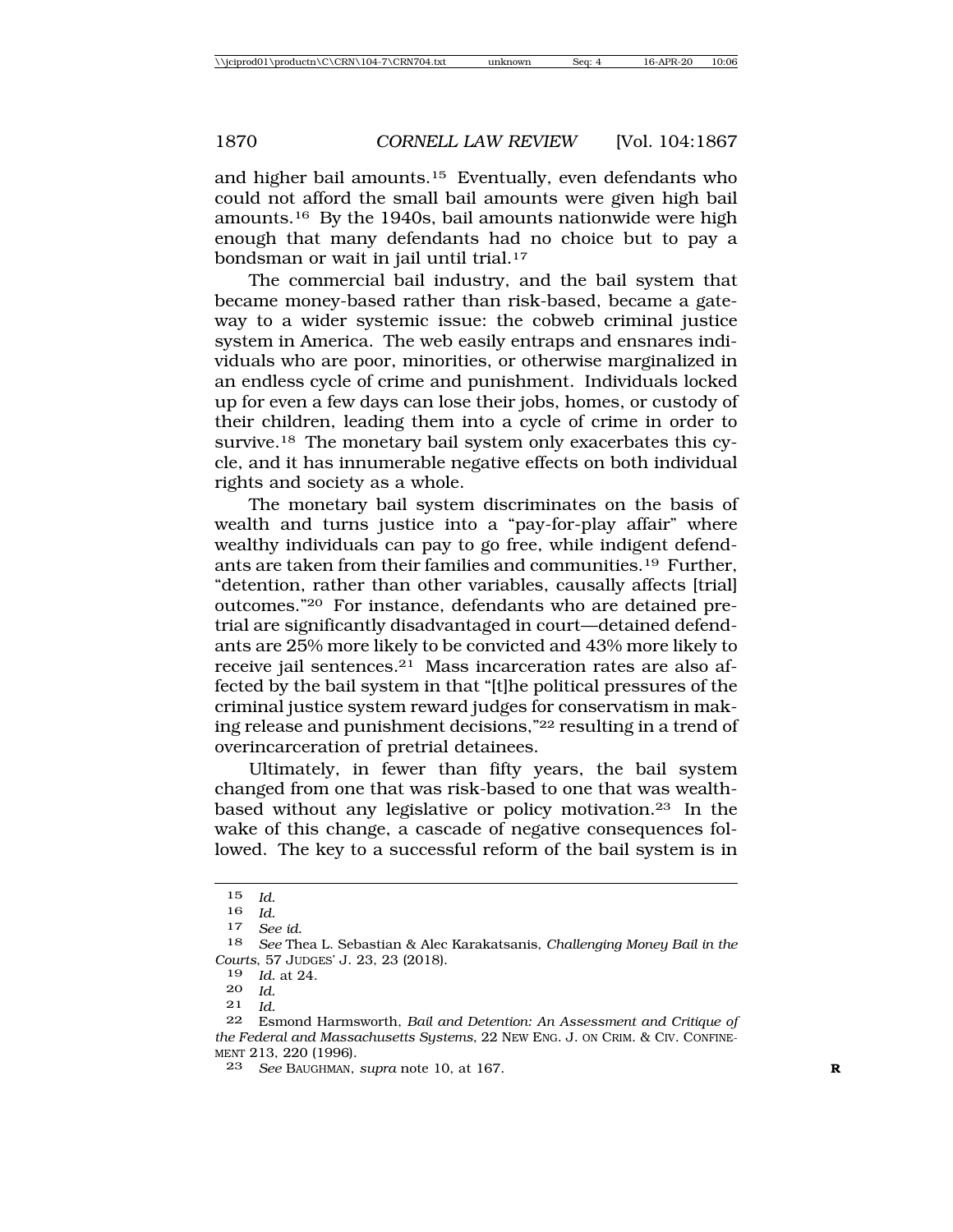figuring out how to change the system back to the way it once was.

### B. Bail Reform in America

1. *Federal Reforms*

Congress's initial attempt to reform the federal bail system resulted in the Bail Reform Act of 1966 (1966 Act). The 1966 Act provided defendants with a statutory right to obtain release on bail.24 Congress clearly stated that its purpose of the legislation was, "to assure that all persons, regardless of their financial status, shall not needlessly be detained pending their appearance to answer charges, to testify, or pending appeal, when detention serves neither the ends of justice nor the public interest."25 Pretrial bail was not to be used as a means of protecting society against the "possible commission of additional crimes by the accused."26

The 1970s and 1980s saw a rise in crime rates and a rise in tough-on-crime legislation.27 This attitude toward crime had a profound impact on attitudes toward bail, ultimately motivating Congress to pass the Bail Reform Act of 1984 (1984 Act).28 In passing the 1984 Act, Congress noted its purpose was to address "the alarming problem of crimes committed by persons on release."29 The 1984 Act essentially revised the 1966 Act to allow courts to impose conditions of release to ensure community safety.30 Specifically, the 1984 Act provided that, "the judicial officer [must] release the [defendant] on his own recognizance, or upon execution of an unsecured appearance bond . . ., unless the judicial officer determines that such release will not reasonably assure the appearance of the person as required or *will endanger the safety of any other person or the community*."31

The 1984 Act expanded the list of factors a judicial officer could consider in determining whether bail should be set in a

<sup>24</sup> Bail Reform Act of 1966, Pub. L. No. 89-465, § 3146, 80 Stat. 214 (amended 1984).

<sup>25</sup> H.R. REP. NO. 89-1541 (1966), *reprinted in* 1966 U.S.C.C.A.N. 2293, 2295.

<sup>26</sup> *Id.*; *see* BAUGHMAN, *supra* note 10, at 166. **R**

<sup>27</sup> James A. Allen, *"Making Bail": Limiting the Use of Bail Schedules and Defining the Elusive Meaning of "Excessive" Bail*, 25 J.L. & POL'Y 637, 653–55 (2017).

<sup>28</sup> Bail Reform Act of 1984, Pub. L. No. 98-473, § 202 (codified as 18 U.S.C. §§ 3141–3150 (1988)); *see* Allen, *supra* note 27, at 685. **R**

<sup>29</sup> S. REP. NO. 98-225, at 3 (1984), *reprinted in* 1984 U.S.C.C.A.N. 3182, 3185. 30 *See id.*

Id. at 3195 (emphasis added).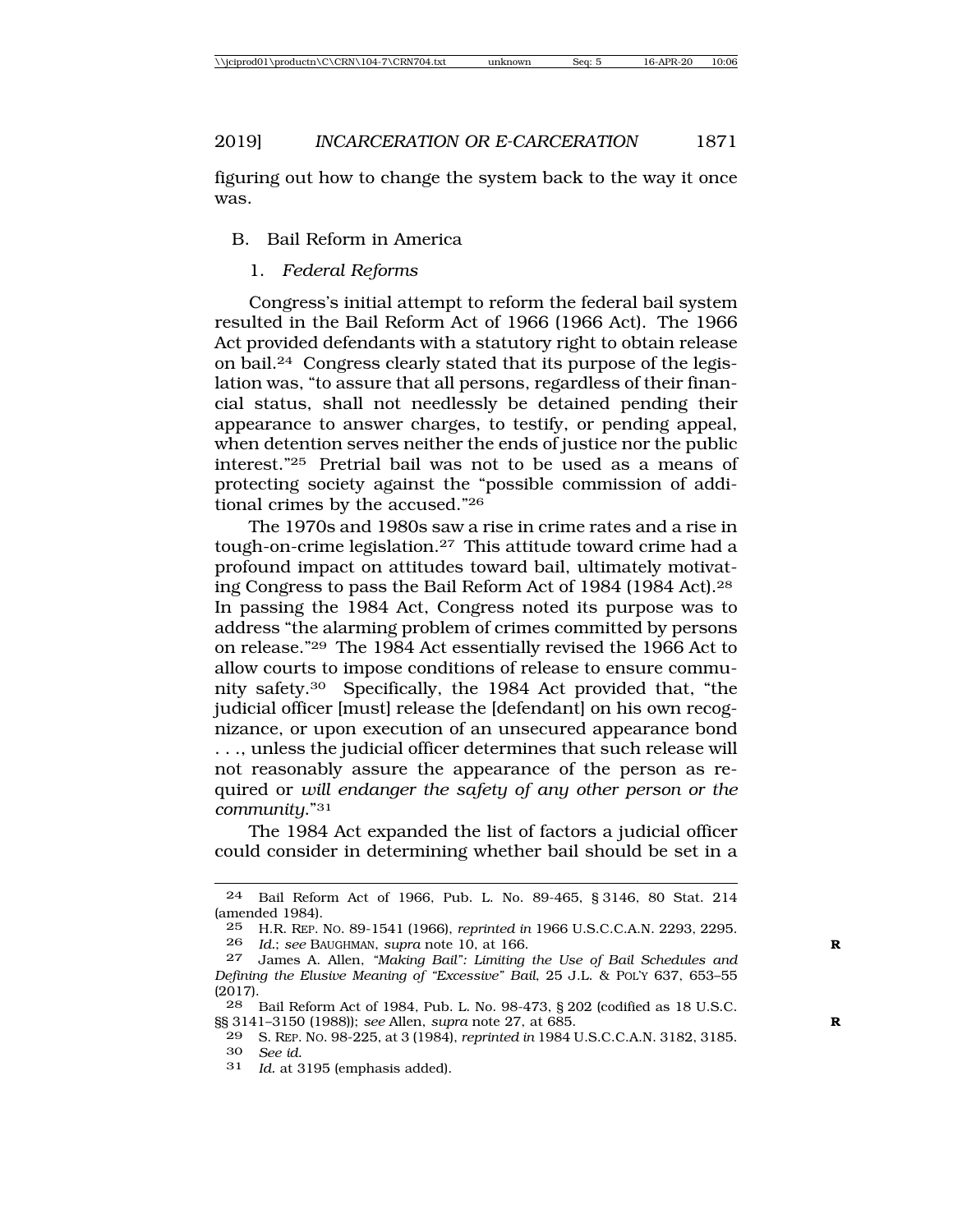particular case to include "the nature and seriousness of the danger to any person or the community that would be posed by the person's release."32 By allowing the court to consider a defendant's potential for dangerousness, the 1984 Act added a rebuttable presumption of preventative detention if a defendant had committed certain offenses like violent crimes or serious drug crimes.33 The 1984 Act permitted courts to deny bail to defendants as a preventative measure, $34$  and this arguably contributed to the growing use of monetary bail in America.35

The 1984 Act came under scrutiny in *United States v. Salerno*.36 The *Salerno* Court upheld the constitutionality of the 1984 Act,<sup>37</sup> and the Court emphasized that preventative detention must be "regulatory, not penal" and must not constitute "impermissible punishment before trial."38 Further, the Court ruled that although the liberty interest of a presumptively innocent arrestee rises to the level of a fundamental constitutional right, preventative detention can be consistent with constitutional guarantees as long as there are robust procedural safeguards.39 These procedural safeguards must protect "the due process rights of the defendant and result[] in a finding that no less restrictive condition or combination of conditions can adequately assure the arrestee's appearance in court and/or protect public safety, thereby demonstrating a compelling state

<sup>32</sup> BAUGHMAN, *supra* note 10, at 166; *see also* Floralynn Einesman, *How Long* **R** *is Too Long? When Pretrial Detention Violates Due Process*, 60 TENN. L. REV. 1, 1 (1992) (noting that the Bail Reform Act authorized courts to consider a defendant's flight risk and danger to community in setting bail).

<sup>33</sup> 18 U.S.C. § 3142(b) (2012); *see* Keith Eric Hansen, *When Worlds Collide: The Constitutional Politics of* United States v. Salerno, 14 AM. J. CRIM. L. 155, 158 (1987).

<sup>34</sup> Ann M. Overbeck, *Detention for the Dangerous: The Bail Reform Act of 1984*, 55 U. CIN. L. REV. 153, 169 (1986); *see* Allen, *supra* note 27, at 685. **R**

<sup>35</sup> *See* BAUGHMAN, *supra* note 10, at 166. **R**

<sup>36</sup> United States v. Salerno, 481 U.S. 739, 741 (1987); *see* Allen, *supra* note 27, at 685. **R**

<sup>37</sup> *Salerno*, 481 U.S. at 739; *see In re* Humphrey, 228 Cal. Rptr. 3d 513, 530 (Cal. Ct. App. 2018).

<sup>38</sup> *Salerno*, 481 U.S. at 746; *see* Bell v. Wolfish, 441 U.S. 520, 535–39 (1979) ("In evaluating the constitutionality of conditions or restrictions of pretrial detention that implicate only the protection against deprivation of liberty without due process of law, we think that the proper inquiry is whether those conditions amount to punishment of the detainee. . . . [I]f a particular condition or restriction of pretrial detention is reasonably related to a legitimate governmental objective, it does not, without more, amount to 'punishment.'").<br>39 Salerno 481 U.S. at 750–51

<sup>39</sup> *Salerno*, 481 U.S. at 750–51.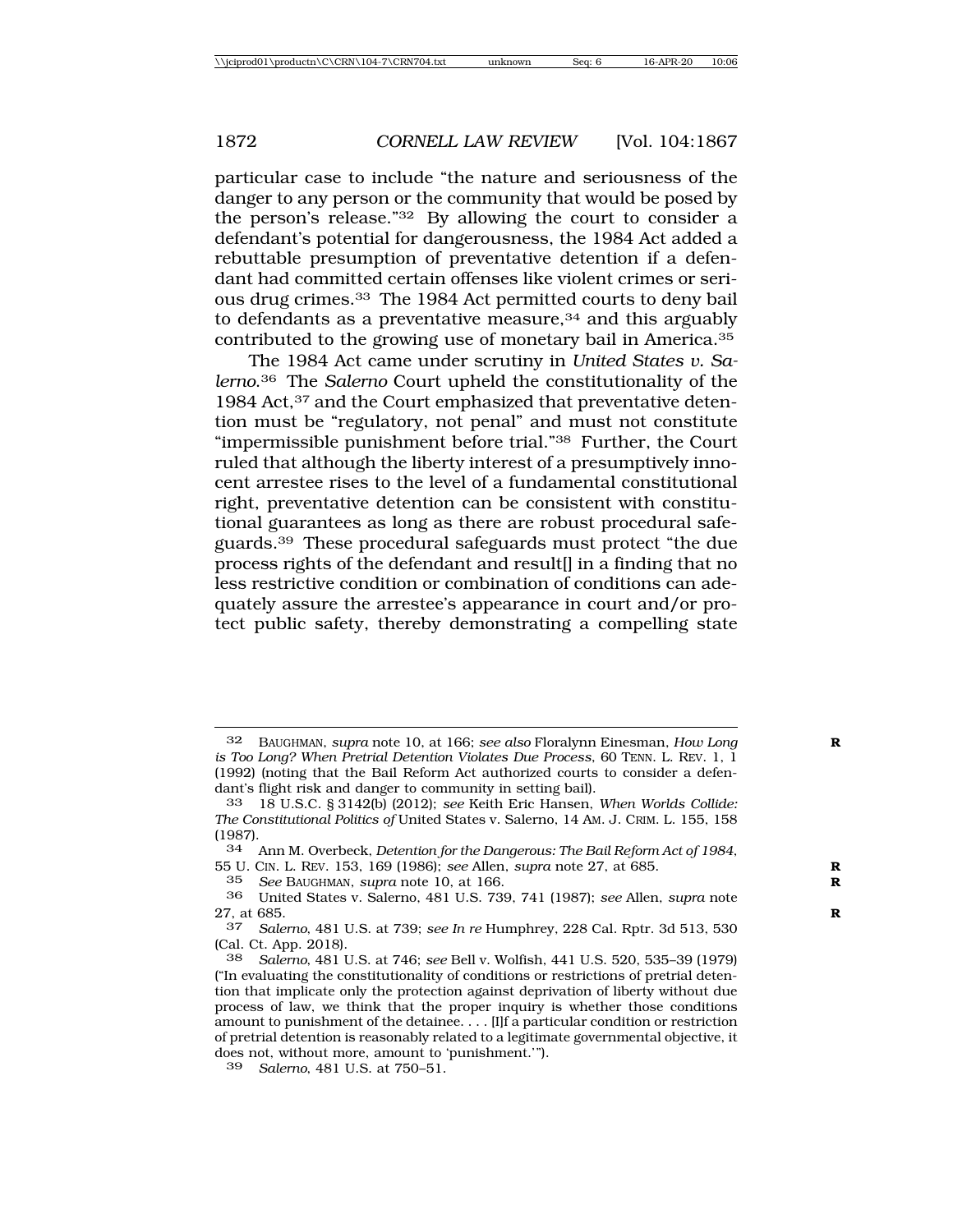interest warranting abridgment of an arrestee's liberty prior to trial."40

In giving judges more factors to consider in the bail determination process, the 1984 Act sought to provide more reasons to grant pretrial release. Paradoxically, the additional factors enunciated in *Salerno* were not employed by the courts to effectuate *more* instances of pretrial release. Rather, they were employed as bases of new, legitimate reasons for ordering pretrial preventative detention.41

### 2. *State Reforms*

In recent years, the administration of bail in the criminal justice system has caused nationwide concern.<sup>42</sup> Indeed, "[i]n 2017, state lawmakers in 46 states and the District of Columbia enacted 182 new pretrial laws—almost a 50 percent increase compared to 2015 and 2016."43 Many of the pretrial policy enactments that these state legislators passed dealt with the use or development of risk assessments in determinations of bail and release conditions.44 States also "modified who is eligible for release after arrest" and "amended pretrial release provisions by limiting the use of financial conditions in release decisions."45

The recent trend in bail reform follows in the footsteps of successful bail reform efforts such as those in Kentucky and Washington, D.C., where legislation mandated that the bail system rely on risk assessments rather than money bail.46 In-

43 NAT'L CONFERENCE OF STATE LEGISLATURES, TRENDS IN PRETRIAL RELEASE: STATE LEGISLATION UPDATE (2018), http://www.ncsl.org/portals/1/ImageLibrary/ WebImages/Criminal%20Justice/pretrialEnactments\_2017web\_v02.pdf [https:/ /perma.cc/NK3Q-DBJ8].

44 *See id.*

45 *Id.*

46 *See Frequently Asked Questions: Pretrial Detention Reform*, CALIFORNIA COURTS: THE JUDICIAL BRANCH OF CALIFORNIA (Nov. 6, 2017), https://newsroom .courts.ca.gov/news/frequently-asked-questions-pretrial-detention-reform

<sup>40</sup> *Humphrey*, 228 Cal. Rptr. 3d at 526; *see also Salerno*, 481 U.S. at 747 ("The Bail Reform Act carefully limits the circumstances under which detention may be sought to the most serious of crimes.").<br> $41$  See BAUCHMAN, supra pote 10, at 186

See BAUGHMAN, *supra* note 10, at 186.

<sup>42</sup> PRETRIAL DETENTION REFORM WORKGROUP, PRETRIAL DETENTION REFORM: REC-OMMENDATIONS TO THE CHIEF JUSTICE 13 (2017); *see, e.g.*, John S. Goldkamp, *Judicial Responsibility for Pretrial Release Decisionmaking and the Information Role of Pretrial Services*, 57 FED. PROBATION 28, 30 (1993) (discussing how "serious questions about the fairness and effectiveness of pretrial release" still remain even decades after bail reform went into effect); TIMOTHY SCHNACKE, U.S. DEP'T OF JUS-TICE, FUNDAMENTALS OF BAIL: A RESOURCE GUIDE FOR PRETRIAL PRACTITIONERS AND A FRAMEWORK FOR AMERICAN PRETRIAL REFORM 7 (2014) (discussing how recent pretrial reform initiatives have increased the visibility of the need for bail reform).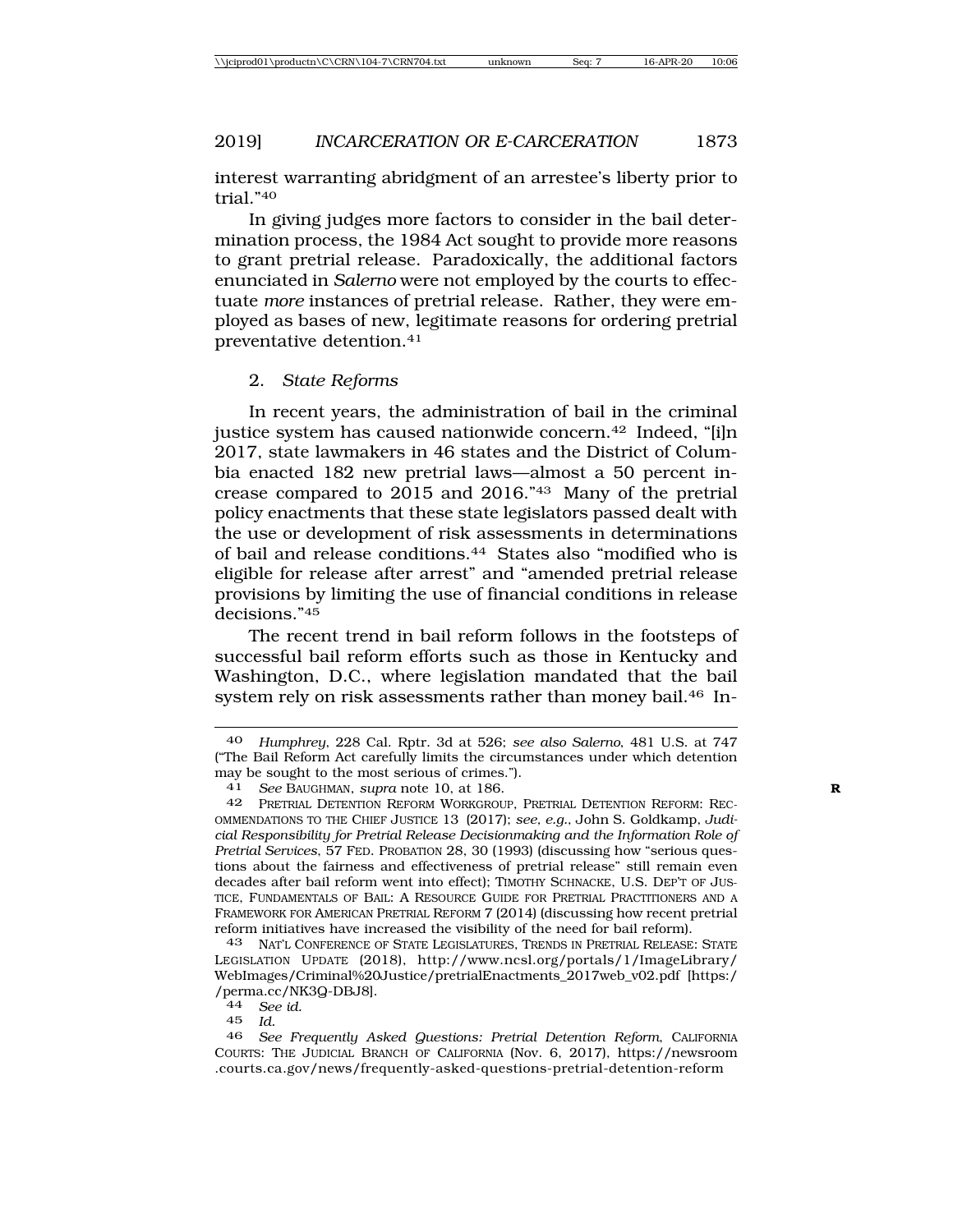deed, Washington, D.C., has operated an effective and successful pretrial system with almost no money bail for decades.<sup>47</sup> In other states, such as New Mexico, legal action<sup>48</sup> led to new bail reform efforts.49

In 2017, New Jersey's Criminal Justice Reform Act (CJRA)50 instituted "pretrial service agencies to conduct risk assessments, encourage nonmonetary release, and allow detention without bail for defendants deemed too dangerous or flight risks."51 The legislation also provided for pretrial monitoring as a release option.<sup>52</sup> Since the CJRA's implementation, judicial officers have almost eliminated the use of monetary bail.53

In February 2018, one year after the implementation of the CJRA, the New Jersey Judiciary issued a report to the Governor and the legislature summarizing the results of the CJRA and the successes and challenges the CJRA confronted since

47 Having almost entirely eliminated money bail, D.C. releases 94% of defendants pretrial. *See* Harvard Law Review Ass'n, *Bail Reform and Risk Assessment: The Cautionary Tale of Federal Sentencing*, 131 HARV. L. REV. 1125, 1130 (2018). Further, 90% of defendants released pretrial make their court appointments, and 98% are not rearrested for a violent crime pretrial. *Id.* These appearance and public-safety rates both surpass the national average. *Id.*

48 State v. Brown, 338 P.3d 1276 (N.M. 2014).

49 The New Mexico Supreme Court created a task force to revamp the state's bail scheme, and this task force later proposed a bail "amendment to the New Mexico Constitution prohibiting bail above what defendants can afford and expanding the power of judges to hold defendants without bail for dangerousness and risk of flight." Kenechukwu Okocha, *Nationwide Trend: Rethinking the Money Bail System*, 90 WIS. LAW. 30, 34 (2017); *see* N.M. CONST. art II, § 13. An initiative to revise the state's constitutional provision addressing bail passed with 87% of the vote. S.J. Res. 1, 52d Leg., 2d Sess. (N.M. 2016), www.sos.state.nm.us/ uploads/files/CA1-SJM1-2016.pdf [https://perma.cc/W6KE-9UY7]. The initiative provides for preventative detention on grounds of dangerousness or flight risk under limited circumstances and prohibits detaining a defendant solely due to financial inability to post a money or property bond. *Id.*

- 50 2014 N.J. Sess. Law Serv. Ch. 31 (West).
- 51 *See* Okocha, *supra* note 49, at 34. **R**
- 52 PRETRIAL DETENTION REFORM WORKGROUP*, supra* note 42, at 17. **R**

53 *See* Lisa W. Foderaro, *New Jersey Alters Its Bail System and Upends Legal Landscape*, N.Y. TIMES (Feb. 6, 2017), https://www.nytimes.com/2017/02/06/ nyregion/new-jersey-bail-system.html [https://perma.cc/A84U-JWBK]; New Jersey Courts Criminal Justice Reform Information Center, N.J. COURTS, www .judiciary.state.nj.us/courts/criminal/reform.html [https://perma.cc/RDD8- MRPA] (last visited July 30, 2019).

<sup>[</sup>https://perma.cc/9355-34TT]. In Washington, D.C., defendants are not incarcerated pretrial if they cannot afford bail and they are not generally allowed to pay for release. *See* D.C. CODE § 23-1321(c)(3) (2016). Kentucky, Washington, D.C., and other jurisdictions with robust pretrial programs that do not rely on financial guarantees also have low failure to appear rates. *Frequently Asked Questions: Pretrial Detention Reform, supra.*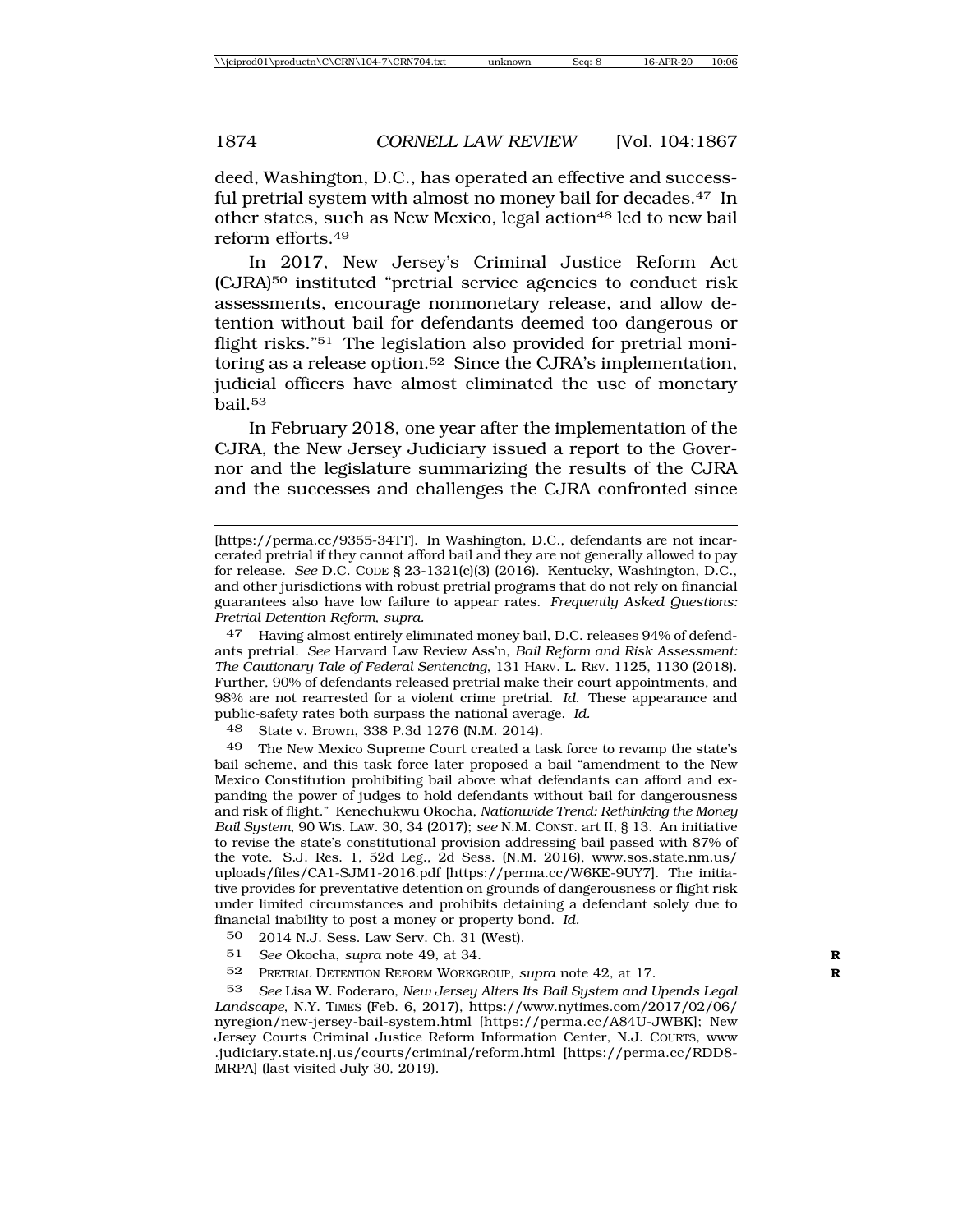2019] *INCARCERATION OR E-CARCERATION* 1875

its implementation.54 According to preliminary statistics, the pretrial jail population experienced a significant decrease, declining from 8,894 pretrial detainees in 2015 to only 5,743 in 2018.55 Indeed, in 2017 alone, the pretrial jail population decreased 20%.56 Counting the time between 2015 and 2017, New Jersey's pretrial detainee population has decreased by a total of 35%.57

### C. California's Senate Bill No. 10

In California, approximately two-thirds of the jail population—nearly 48,000 people—are unsentenced.58 Further, California's average bail is \$50,000, more than five times the national average.59 These high bail amounts place an inordinate burden on the poor, given that 47% of Americans lack even \$400 for emergency expenses.<sup>60</sup> Further, the bail system affects California taxpayers, who spend millions of dollars each day on housing the detainees awaiting trial.<sup>61</sup>

For decades, criminal justice reform advocates unsuccessfully struggled to change the blackhole that was California's bail system.62 However, in 2017, the bail reform movement gained a new momentum. In *In re Humphrey*, the California Court of Appeals held that the Fourteenth Amendment requires courts to consider a defendant's ability to pay, nonmonetary alternatives to money bail, and less restrictive conditions of release before ordering pretrial detention.63 The court stated that because the trial court set bail at an amount that was impossible for Humphrey to pay, despite having found him suitable for release on bail, the trial court's order constituted a

59 Kyle Harrison, *SB 10: Punishment Before Conviction? Alleviating Economic Injustice in California with Bail Reform*, 49 U. PAC. L. REV. 533, 535 (2018).

<sup>54</sup> GLENN A. GRANT, 2017 REPORT TO THE GOVERNOR AND THE LEGISLATURE 1 (2017), https://www.njcourts.gov/courts/assets/criminal/2017cjrannual.pdf [https://perma.cc/8HMV-TAMV].

<sup>55</sup> *Id.* at 19.

<sup>56</sup> *Id.*

<sup>57</sup> *Id.*

The Board of State and Community Corrections' annual Jail Profile Survey includes both people who are eligible for release but have not (or cannot) post money bail, and people who are not eligible for release. *SB 10: Pretrial Release and Detention*, CALIFORNIA COURTS: THE JUDICIAL BRANCH OF CALIFORNIA, https:// www.courts.ca.gov/pretrial.htm [https://perma.cc/S9PZ-QD38] (last visited July 30, 2019) (under "What percentage of the people held in California jails are unsentenced?" in "Frequently Asked Questions").

<sup>60</sup> *Id.* at 537–38. 61 *Id.* at 535.

<sup>62</sup> *See id.* at 539.

<sup>63</sup> *In re* Humphrey, 228 Cal. Rptr. 3d 513, 517 (Cal. Ct. App. 2018).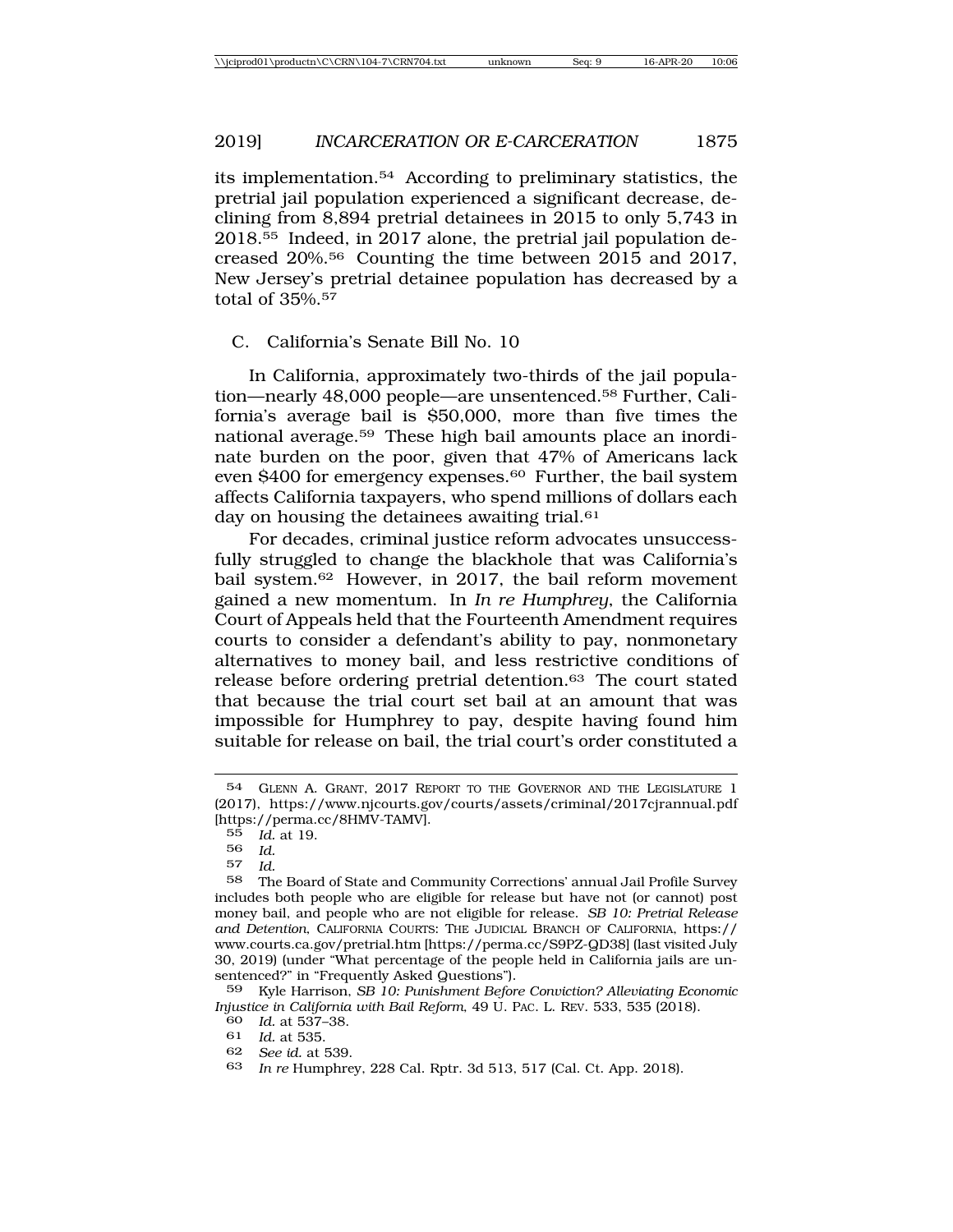"*sub rosa* detention order lacking the due process protections constitutionally required."64

The *Humphrey* court also referenced the Pretrial Detention Reform Workgroup's report,<sup>65</sup> which concluded that, "California's current pretrial release and detention system unnecessarily compromises victim and public safety because it bases a person's liberty on financial resources rather than the likelihood of future criminal behavior and exacerbates socioeconomic disparities and racial bias."66 The substance of the report consists of ten recommendations designed to establish and facilitate implementation of

a risk-based pretrial assessment and supervision system that (1) gathers individualized information so that courts can make release determinations based on whether a defendant poses a threat to public safety and is likely to return to court—without regard for the defendant's financial situation; and (2) provides judges with release options that are effective, varied, and fair alternatives to monetary bail.<sup>67</sup>

Ultimately, the *Humphrey* opinion and the Pretrial Detention Reform Workgroup's report became the blueprint for a new wave of bail reform, and with the passage of SB 10, California became the first state to completely abolish its cash bail system.68

#### II

### LEGAL AND POLICY CHALLENGES TO SB 10

Notwithstanding SB 10's laudatory goal to reform a discriminatory system of bail, the legislation has produced staunch critics, even from some unanticipated sources.69 Chief among the SB 10 critics, and not unexpectedly, is the bail bond industry. The bail bond industry is worth \$2 billion,70 and facing the existential threat that SB 10 poses, bail bonds-

<sup>64</sup> *Id.* at 517 (emphasis in original).<br>65 *Id.* at 516: see PRETRIAL DETENTIOL

<sup>65</sup> *Id.* at 516; *see* PRETRIAL DETENTION REFORM WORKGROUP*, supra* note 42. **R**

<sup>66</sup> PRETRIAL DETENTION REFORM WORKGROUP*, supra* note 42, at 1. **R**

<sup>67</sup> *Id.* at 2.

<sup>68</sup> Fuller, *supra* note 6. **R**

<sup>69</sup> *See* Lorelei Laird, *ABA Weighs in on California Supreme Court Case Affecting State's New Bail Reform Law*, AM. BAR ASS'N J. (Oct. 10, 2018), http://www .abajournal.com/news/article/bail\_reformers\_critical\_of\_california\_bail\_reform\_ law [https://perma.cc/GCJ2-KJSK] (noting that critics include the bail industry, public defenders, prosecutors, and criminal justice reformers).

<sup>70</sup> Jazmine Ulloa, *California's Historic Overhaul of Cash Bail Is Now on Hold, Pending a 2020 Referendum*, L.A. TIMES (Jan. 16, 2019) https://www.latimes .com/politics/la-pol-ca-bail-overhaul-referendum-20190116-story.html [https:/ /perma.cc/L7EX-3Z5J].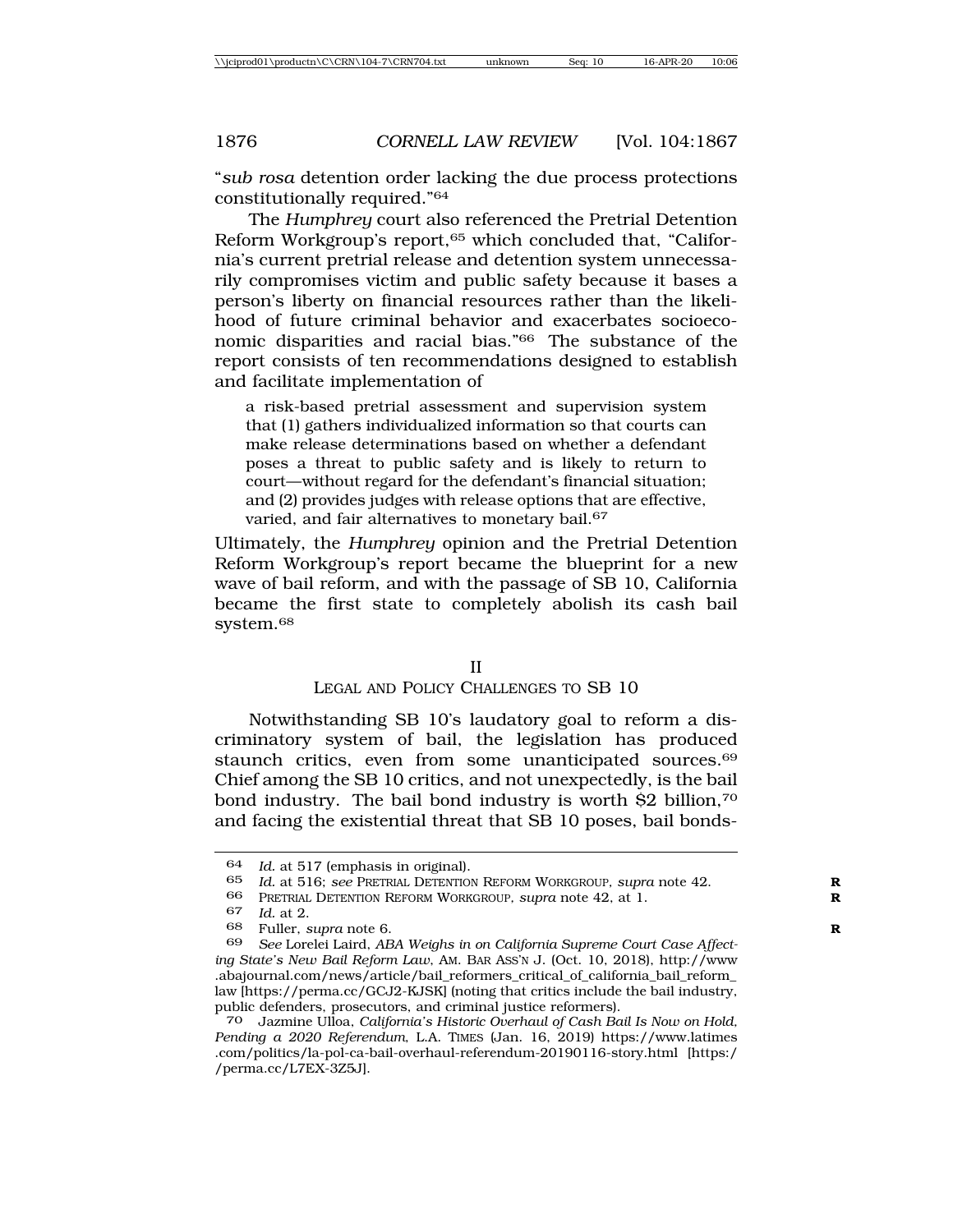men have declared that "[e]very single weapon in [their] arsenal will be fired" in order to block the law.<sup>71</sup>

A. Legal Challenges to SB 10

Senate Bill 10 opponents challenge the law's inclusion of preventative detention on the grounds that it violates the constitutional right to bail.<sup>72</sup> Although the U.S. Constitution does not explicitly provide for a constitutional right to bail, case law leaves some room for argument regarding this ambiguity. However, a majority of state constitutions provide a right guaranteeing bail.73

### 1. *Due Process*

The Fifth and Fourteenth Amendments to the U.S. Constitution guarantee that "[n]o State shall . . . deprive any person of life, liberty, or property, without due process of law."74 Relying on the Fifth and Fourteenth Amendments, critics argue that pretrial detention deprives a person of their liberty and therefore violates the constitutional right to bail.75 However, in order to find that the right to bail is fundamental to due process, the Court must first find that the right is "deeply rooted in this Nation's history and tradition" and "fundamental to *our* concept of constitutionally ordered liberty."76 In this context, the Supreme Court declined to decide whether the right to bail satisfies this standard,<sup>77</sup> leaving the issue open for determina-

<sup>71</sup> Laird, *supra* note 69. **R**

<sup>72</sup> *See* Fuller, *supra* note 6. **R**

<sup>73</sup> As of 2009, forty-one state constitutions guaranteed the right to bail. Ariana Lindermayer, *What the Right Hand Gives: Prohibitive Interpretations of the State Constitutional Right to Bail*, 78 FORDHAM L. REV. 267, 283–84 (2009). However, courts differ in their interpretations about whether state provisions protecting the right to bail are absolute or conditional. *See id.* at 274, 276 ("[S]everal state constitutions only prohibit excessive bail without guaranteeing any right to bail. A majority of states, however, have adopted stronger protections than those secured by federal law, by guaranteeing a constitutional right to bail in noncapital cases." (footnote omitted)).

<sup>74</sup> U.S. CONST. amend. XIV, § 1; *see* U.S. CONST. amend. V.

<sup>75</sup> *See California: Assembly Passes Senate Bill 10 "Bail Reform," the Unconstitutional "Crappy Bill*," AM. BAIL COALITION (Aug. 20, 2018), http://www.american bailcoalition.org/in-the-news/california-assembly-passes-senate-bill-10-bail-reform-the-unconstitutional-crappy-bill/ [https://perma.cc/5P5L-EDB8] ("Californians have a 'right to bail' and that's something no Assembly vote can change.").

<sup>76</sup> Washington v. Glucksberg, 521 U.S. 702, 721, 727 (1997) (emphasis added).

<sup>77</sup> United States v. Salerno, 481 U.S. 739, 752–53 (1987); Stack v. Boyle, 342 U.S. 1, 4 (1951) (stating that unless the right to bail is preserved, "the presumption of innocence, secured only after centuries of struggle, would lose its mean-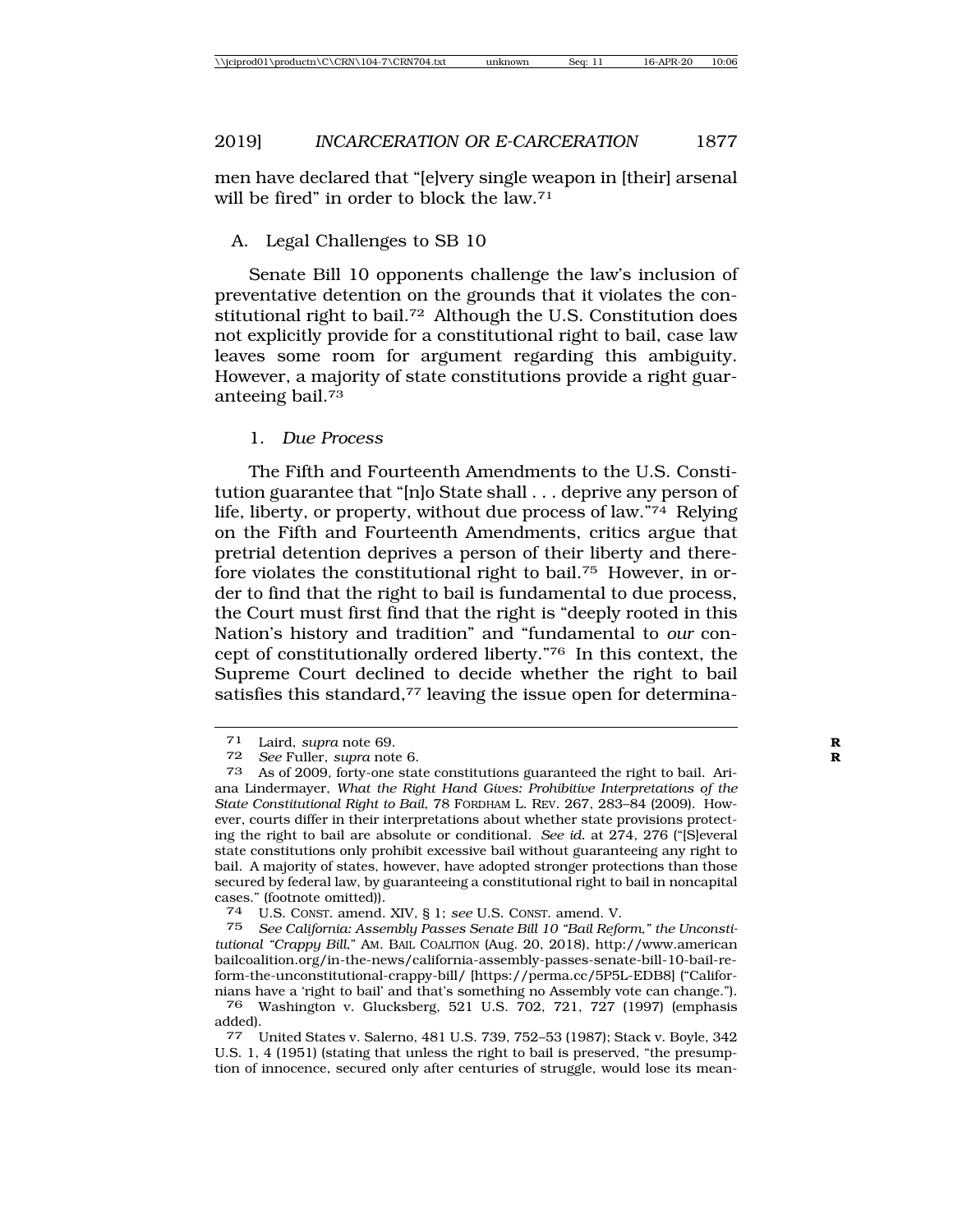tion in the future.78 This ambiguity poses a potential problem for SB 10: does a bail reform law abolishing monetary bail infringe on a constitutional right to bail?

The Third Circuit Court of Appeals dealt with a due process challenge to a piece of bail reform legislation.79 *Holland v. Rosen* is a putative class action brought by a bail bond company and a defendant subject to the pretrial release conditions of home detention and electronic monitoring after being charged with aggravated assault.<sup>80</sup> The plaintiffs contended that the CJRA violated the Fourth, Eighth, and Fourteenth Amendments by failing to allow defendants to provide cash bail as an alternative to nonmonetary release conditions.81 The *Holland* court rejected Holland's procedural due process argument under the Fourteenth Amendment. In response to this challenge, the court noted that the CJRA includes (1) all of the "extensive safeguards" of the federal Bail Reform Act, which the Supreme Court held were more than constitutionally sufficient in *Salerno*, and (2) "the additional protection of extensive discovery" prior to the pretrial detention hearing, which the federal process did not provide.82 The *Holland* court also rejected the substantive due process challenge, holding that Holland did not adequately show that the rights to cash bail and corporate surety bond were deeply rooted in the nation's history and tradition.83 In its opinion, the court explained that the original meaning of "bail" encompassed only a personal surety bail system,84 and that

cash bail and corporate surety bond are not protected by substantive due process because they are neither sufficiently rooted historically nor implicit in the concept of ordered liberty. Hence the [CJRA's] subordination of monetary bail to non-monetary conditions of release need only be rationally related to a legitimate State interest. And it is—New Jersey's interests in ensuring defendants appear in court, do not en-

- 83 *Id.* at 295–96.
- 84 *Id.* at 289.

ing"); Carlson v. Landon, 342 U.S. 524, 544–46 (1952) (holding that the Eighth Amendment does not guarantee a right to bail in all arrests).

<sup>78</sup> The criminal justice system extols the principle that individuals are presumed innocent until proven guilty. *See* Coffin v. United States, 156 U.S. 432, 459 (1895). While the Supreme Court has avoided the question of whether there is a fundamental right to bail, it has held that bail is not guaranteed in all arrests, suggesting that there is no fundamental right to bail. *See Carlson*, 342 U.S. at  $\frac{544-46}{79}$ 

<sup>79</sup> Holland v. Rosen, 895 F.3d 272 (3d Cir. 2018).

<sup>80</sup> *Id.* at 284.

<sup>81</sup> *Id.* at 278.

<sup>82</sup> *Id.* at 298–99.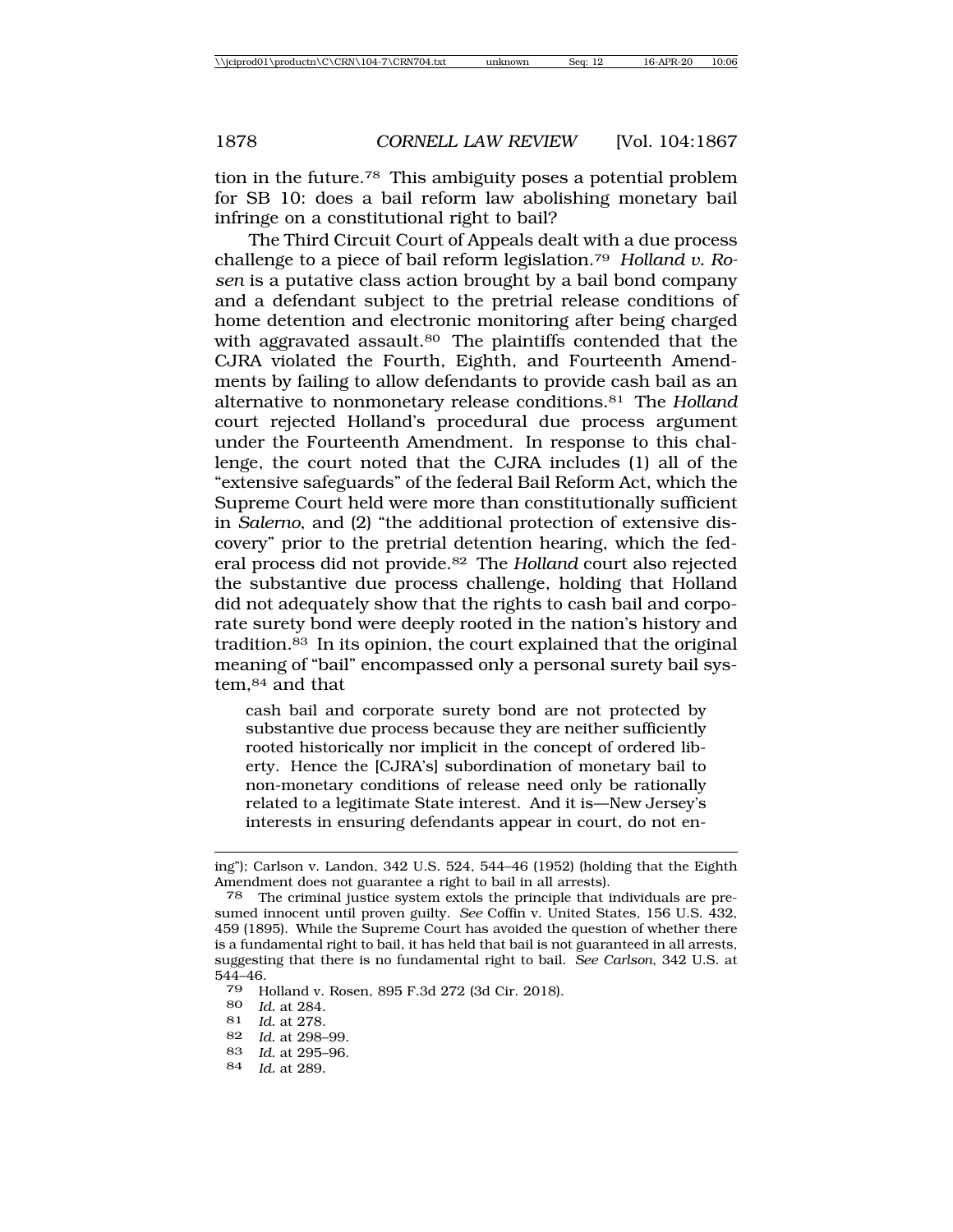danger the safety of any person or the community, or obstruct their criminal process, are no doubt legitimate.<sup>85</sup>

The Third Circuit's clear ruling rejecting the idea that bail is a fundamental right dashes any hopes bail advocates may have about invalidating bail reform legislation by way of substantive due process. Furthermore, on October 29, 2018, the Supreme Court denied certiorari, guaranteeing that the Third Circuit's ruling would be the last word on the case.<sup>86</sup> In light of this denial, it appears unlikely that the Supreme Court will ever choose to make a definitive ruling on the issue. Further, the Supreme Court's denial of certiorari and the Third Circuit's rejection of Holland's due process challenges show that a due process challenge to SB 10 is not likely to be raised, nor is it likely to be successful.

### 2. *Eighth Amendment "Excessive Bail" Clause*

The Eighth Amendment provides "[e]xcessive bail shall not be required."87 Opponents to SB 10 will likely argue that the Excessive Bail Clause provides a constitutional right to bail. However, there is a rigorous debate as to whether the Excessive Bail Clause incorporates a "right to bail" inherent in its proscription of excessive bail.<sup>88</sup> Further, even assuming the Eighth Amendment does provide a right to bail, no court has yet determined whether that right extends to *monetary* bail to be considered in line with nonmonetary release conditions.<sup>89</sup> As such, given these ambiguities, an Eighth Amendment challenge to SB 10 is not likely to be successful.

In determining whether the Eighth Amendment provides a right to bail, a court first has to determine the definition of "excessive" bail; however, the Supreme Court has yet to define "excessiveness."90 The Supreme Court jurisprudence regard-

<sup>85</sup> *Id.* at 296.

<sup>86</sup> Holland v. Rosen, 139 S. Ct. 440 (2018).<br>87 ILS CONST amend VIII

U.S. CONST. amend. VIII.

<sup>88</sup> The majority of courts facing Eighth Amendment challenges to preventative detention have concluded that the Excessive Bail Clause does not grant an absolute right to bail. Overbeck, *supra* note 34, at 192. However, a few courts have **R** held that the Eighth Amendment guarantees a right to bail. Kevin F. Arthur, *Preventive Detention: Liberty in the Balance*, 46 MD. L. REV. 378, 394 (1987); *see, e.g.*, Escandar v. Ferguson, 441 F. Supp. 53, 58 (S.D. Fla. 1977) (discussing how denying pretrial release implicates a defendant's fundamental rights); Trimble v. Stone, 187 F. Supp. 483, 484–85 (D.D.C. 1960) ("The right to bail pending trial is absolute, except in capital cases . . . .").

<sup>89</sup> *Holland*, 895 F.3d at 288.

<sup>90</sup> Samuel R. Wiseman, *Pretrial Detention and the Right to be Monitored*, 123 YALE L. J. 1344, 1349 (2014).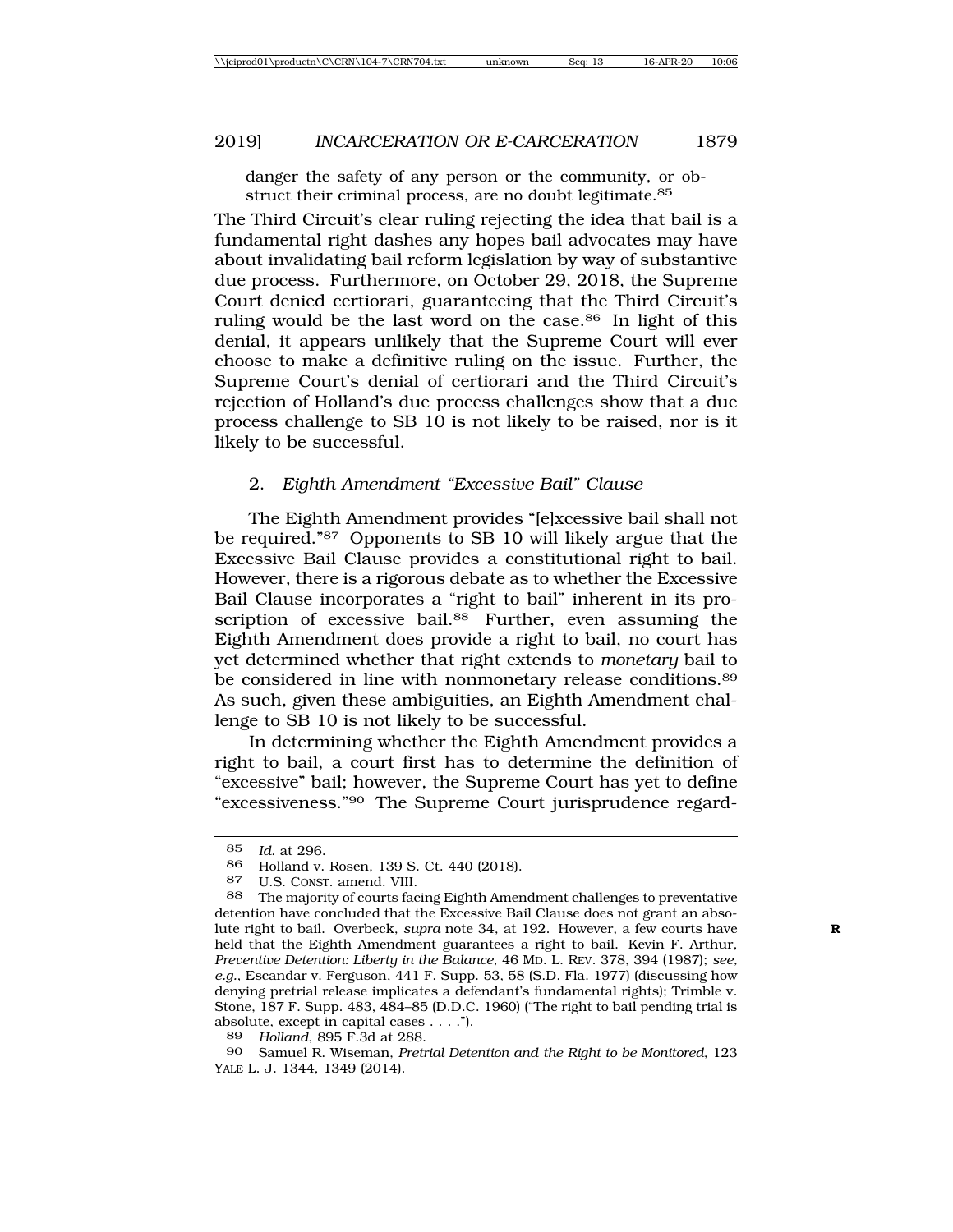ing the Excessive Bail Clause is sparse and consists chiefly of two cases: *Stack v. Boyle*91 and *Carlson v. Landon*.92 In *Stack*, the Court rejected an excessive bail amount set for the purpose of preventing defendants from receiving bail.93 Although the Court defended the historic meaning of bail in *Stack*, it took an opposite view in *Carlson v. Landon*, holding that the Eighth Amendment does not guarantee a right to bail in all cases.<sup>94</sup> Left with these conflicting rulings, the Eighth Amendment has not been a fruitful constitutional provision with which to challenge bail.95

Further, the weakness of an Eighth Amendment argument to a bail reform law can be seen in *Holland v. Rosen*, which involved an Eighth Amendment challenge to New Jersey's CJRA.96 Holland argued that the Eighth Amendment's prohibition against excessive bail implicitly encompassed a right to monetary bail.97 The Third Circuit, in rejecting this argument, noted that (1) the concepts of cash bail or corporate security bonds did not exist when the Eighth Amendment was enacted,98 and (2) the modern understanding of "bail" developed in the twentieth century would include not only monetary bail, but also nonmonetary conditions imposed under the CJRA that "enable[ ] accused persons 'to stay out of jail until a trial has found them guilty.'"99 To pass muster under the Eighth Amendment, nonmonetary conditions, like monetary bail, must not be "excessive in light of the perceived evil."100 Noting that (1) the CJRA expressly required trial judges in New Jersey to impose the least restrictive conditions possible to achieve its goals, and (2) only "8.3% of eligible defendants" were subjected to "level 3+ home detention and electronic monitoring," the Third Circuit found no indication that the nonmonetary conditions imposed on Holland or other eligible defendants were "excessive."101

101 *Id.* at 291–92.

<sup>91 342</sup> U.S. 1, 4 (1951).<br>92 342 U.S. 524 544-40

<sup>92</sup> 342 U.S. 524, 544–46 (1952).

<sup>93</sup> *Stack*, 342 U.S. at 7.

<sup>94</sup> *Carlson*, 342 U.S. at 544–46.

<sup>95</sup> *See* Wiseman, *supra* note 90, at 1349. **R**

<sup>96</sup> Holland v. Rosen, 895 F.3d 272, 278 (3d Cir. 2018).

<sup>97</sup> *Id.* at 285.

<sup>98</sup> *Id.* at 290.

<sup>99</sup> *Id.*

<sup>100</sup> *Id.* at 291 (quoting United States v. Salerno, 481 U.S. 739, 754 (1987)).<br>101 *Id.* at 291-92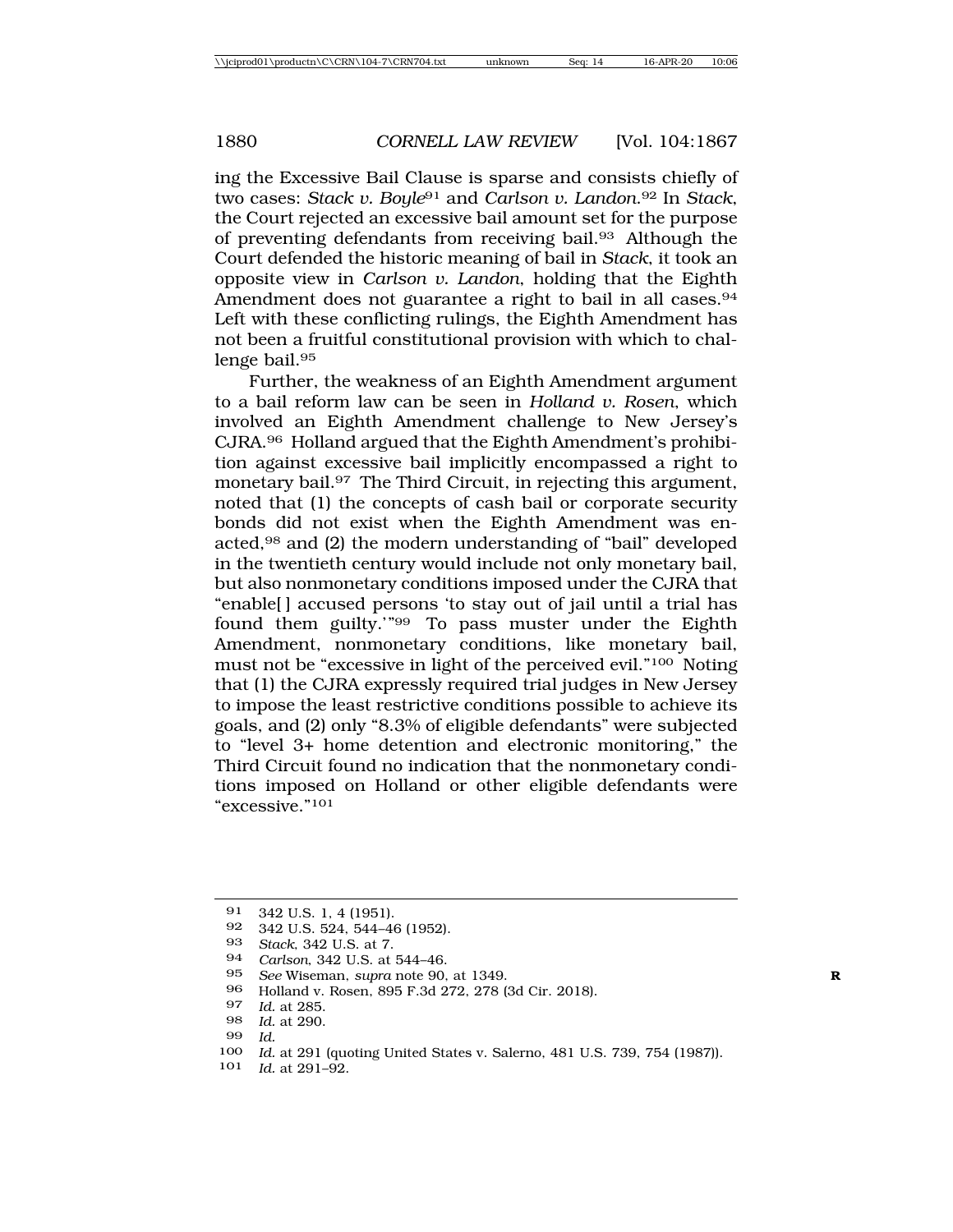The California Constitution contains two sections pertaining to bail: Article I, sections 12 and  $28(f)(3)$ .<sup>102</sup> These two sections govern pretrial release on bail and personal recognizance release.103 Few cases have addressed these constitutional provisions, and as a result, no definitive judicial interpretation exists regarding the differences between these two provisions.104 However, it is clear that the state constitution prohibits excessive bail.<sup>105</sup>

Section 12 of the California Constitution states that "[a] person shall be released on bail by sufficient sureties," with few offenses as exceptions.106 Section 12 "was intended to abrogate the common law rule that bail was a matter of judicial discretion by conferring an absolute right to bail except in a narrow class of cases."107 This provision

establishes a person's right to obtain release on bail from pretrial custody, identifies certain categories of crime in which such bail is unavailable, prohibits the imposition of excessive bail as to other crimes, sets forth the factors a court shall take into consideration in fixing the amount of the required bail, and recognizes that a person 'may be released on his or her own recognizance in the court's discretion.'108

- (a) Capital crimes when the facts are evident or the presumption great;
- (b) Felony offenses involving acts of violence on another person, or felony sexual assault offenses on another person, when

<sup>102</sup> CAL. CONST. art. I,  $\S$ § 12, 28(f)(3).<br>103 California constitutional and star

<sup>103</sup> California constitutional and statutory rights to bail are broader than federal rights. *See* CAL. PENAL CODE § 1271 (West 1872); *see also In re* Underwood, 508 P.2d 721, 725 (1973) ("[I]t is clear that the Constitution of California prohibits the denial of bail solely because of petitioner's dangerous propensities.").

<sup>104</sup> PRETRIAL DETENTION REFORM WORKGROUP, supra note 42, at 20.<br>105 CAL CONST art J 88 12 28(f)(3) Bail is not considered exce

CAL. CONST. art. I, §§ 12, 28(f)(3). Bail is not considered excessive merely because the defendant cannot post it. Galen v. Cty. of Los Angeles, 477 F.3d 652, 661 (9th Cir. 2007); *Ex parte* Burnette, 95 P.2d 684, 684–85 (Cal. Ct. App. 1939). However, bail may not be set in an amount which is functionally no bail in a case where bail is mandated. *Galen*, 477 F.3d at 661. The amount of bail may not be set solely to ensure the defendant's incarceration for improper reasons. *See* Wagenmann v. Adams, 829 F.2d 196, 213 (1st Cir. 1987).

<sup>106</sup> CAL. CONST. art. I, § 12. The offenses excluded from receiving bail are capital crimes and felony offenses involving acts of violence or sexual assault, both where the facts are evident or the presumption of guilt is great. *Id.* Another exception is any felony offense where the defendant has threatened another with great bodily harm and there is a substantial likelihood that the threat would be carried out if the person were released. *Id.*

<sup>107</sup> *In re* Humphrey, 228 Cal. Rptr. 3d 513, 523 (Cal. Ct. App. 2018) (citations omitted).<br>108 Id

*Id.* (quoting *In re* York, 892 P.2d 804, 807 (1995)). Section 12 provides in full:

<sup>&</sup>quot;A person shall be released on bail by sufficient sureties, except for: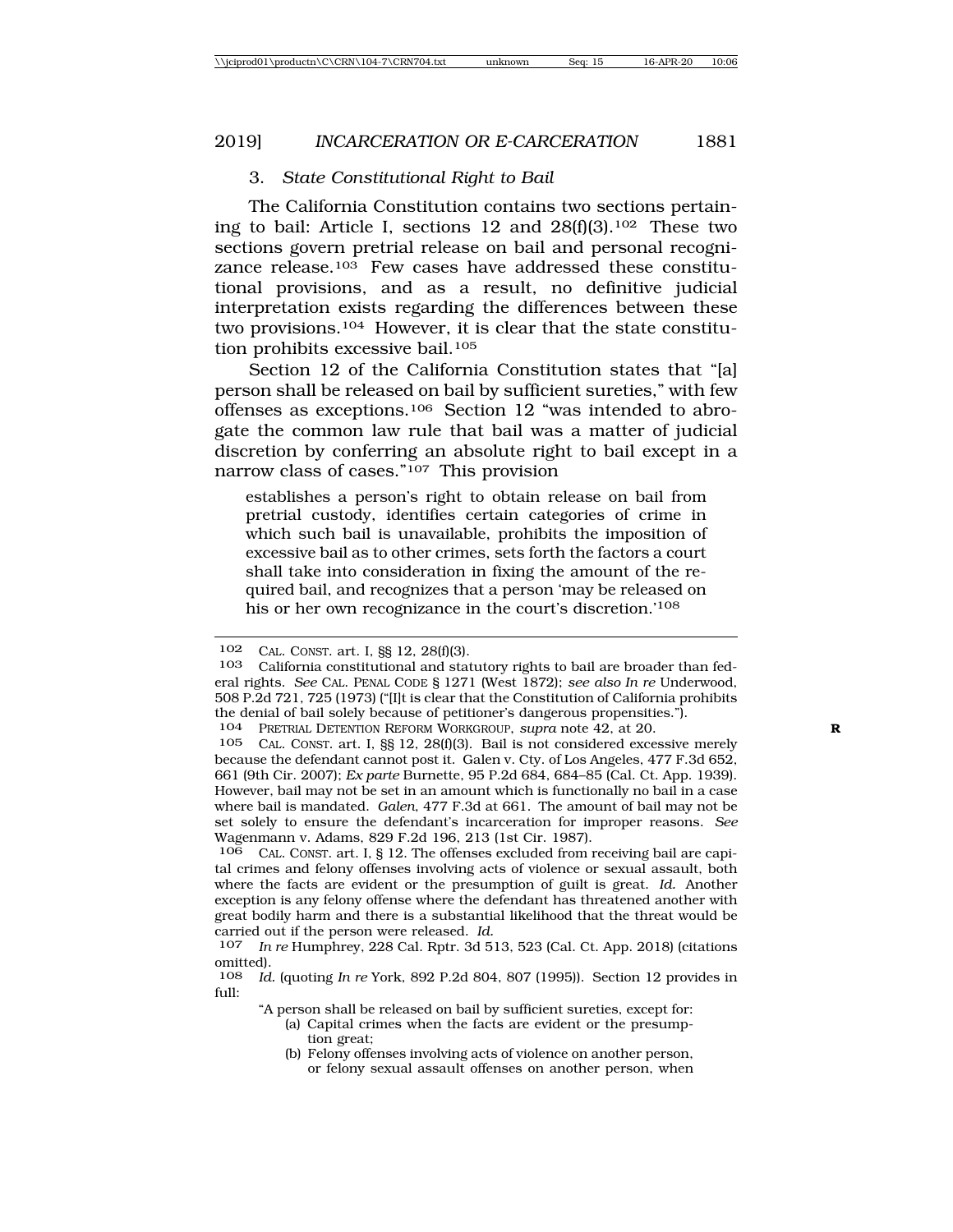Section 28 establishes and ensures enforcement of certain rights for victims of criminal acts,<sup>109</sup> one of which is the right "[t]o have the safety of the victim and the victim's family considered in fixing the amount of bail and release conditions for the defendant."110 With respect to that victim's right, Section 28(f)(3), entitled "Public Safety Bail," provides that "[i]n setting, reducing or denying bail, . . . [p]ublic safety and the safety of the victim shall be the primary considerations."111

These sections of the California Constitution may pose the greatest legal threat to SB 10's survival. Notably, as SB 10 eliminates cash bail, the law may be challenged on the grounds that it violates the California Constitution's guarantee to an "absolute right to bail except in a narrow class of cases."112 Indeed, members of the bail industry have already suggested this by claiming that SB 10 infringes on the state constitution's positive right to bail.113 The best way to dodge such a challenge is by amending the state constitution. One state did just that in order to protect its bail reform law—New Jersey amended its constitution as a necessary addition to its enactment of the CJRA.114 New Jersey voters ultimately passed a constitutional amendment permitting the detention of high-

(c) Felony offenses when the facts are evident or the presumption great and the court finds based on clear and convincing evidence that the person has threatened another with great bodily harm and that there is a substantial likelihood that the person would carry out the threat if released.

Excessive bail may not be required. In fixing the amount of bail, the court shall take into consideration the seriousness of the offense charged, the previous criminal record of the defendant, and the probability of his or her appearing at the trial or hearing of the case. A person may be released on his or her own recognizance in the court's discretion."

111 *Id.* § 28(f)(3).

the facts are evident or the presumption great and the court finds based upon clear and convincing evidence that there is a substantial likelihood the person's release would result in great bodily harm to others; or

CAL. CONST. art. I, § 12.

<sup>109</sup> CAL. CONST. art. I, § 28(b).

<sup>110</sup> Id. § 28(b)(3).

<sup>112</sup> *Humphrey*, 228 Cal. Rptr. at 523 (citations omitted).

<sup>113</sup> Blanca Garcia, *Bail Industry Fights SB 10*, SANTA BARBARA INDEPENDENT (Oct. 11, 2018), https://www.independent.com/news/2018/oct/11/bail-industryfights-sb-10/ [https://perma.cc/VY5X-N49E].

<sup>114</sup> Prior to the CJRA's implementation, the New Jersey Constitution mandated the right to bail for *all* defendants, creating a paradoxical system where the state's wealth-based bail system and the state constitution's right to bail were in direct conflict. THE JOINT COMMITTEE ON CRIMINAL JUSTICE, REPORT OF THE JOINT COMMITTEE ON CRIMINAL JUSTICE 2 (2014).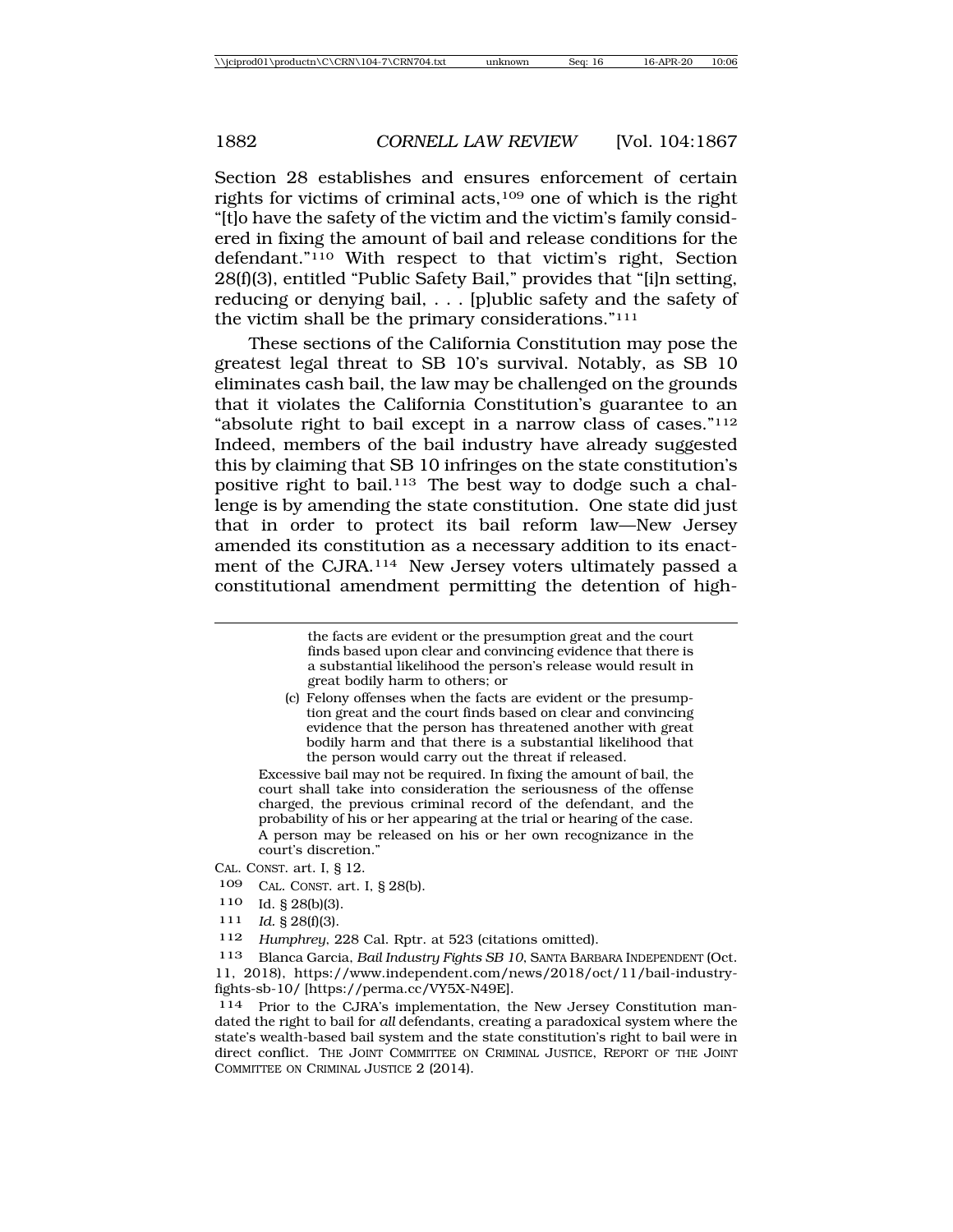risk defendants before trial.<sup>115</sup> In a similar vein, the biggest step in support of SB 10 would be to follow New Jersey's example and enact an amendment to the California Constitution to bring its bail provision in line with that of the Federal Constitution.116

## B. Policy Challenges to SB 10

While legal challenges to the validity of SB 10 may not pose a danger to the law's survival, policy challenges headed by the media and driven by the bail bondsman lobby pose a much bigger threat. Further, despite SB 10's passage, California voters will weigh in on the future of SB 10.117 A coalition called Californians Against the Reckless Bail Scheme118 attained enough signatures to qualify for a referendum for the November 2020 ballot.119 As such, SB 10 is placed on hold until 2020, giving the bail industry and other opponents more than a year to stop SB 10 for good.120 The bail industry is not the only opponent to SB 10—other critics include public defenders,121

116 The California Constitution provides that an amendment may be brought

by public initiative or by referendum. CAL. CONST. art. XVIII, §§ 2, 3. <sup>117</sup> Bryan Anderson & Alexei Koseff, *Vacant Governor's Mansion + Bail Measure Has the Votes + California Priorities Summit Today*, SACRAMENTO BEE (Nov. 9, 2018, 5:45 AM), https://www.sacbee.com/news/politics-government/capitolalert/article221389490.html [https://perma.cc/MCT5-RYM4].

118 Michael McGough, *The Fate of California's Cash Bail Industry Will Now Be Decided on the 2020 Ballot*, SACRAMENTO BEE (Jan. 17, 2019, 12:04 PM), https:// www.sacbee.com/news/state/california/article224682595.html [https://perma .cc/9FS2-GWWY] ("'We knew with the momentum against [SB 10] from people on all sides of the issue, getting on the ballot would not be the problem,' Jeff Clayton, executive director of the American Bail Coalition, said in a prepared statement. 'Now we can move on toward defeating this reckless law.'")

119 Anderson & Koseff, *supra* note 117; Garcia, *supra* note 113. "[A] referen- **R** dum asks [California voters] whether they want to overturn a statute written by lawmakers. The bail industry would be asking voters to cast a 'no' vote on the ultimate ballot measure to ensure [SB 10's] defeat." Jazmine Ulloa, *Bail Bond Industry Moves to Block Sweeping California Law, Submitting Signature for a 2020 Ballot Referendum*, L.A. TIMES (Nov. 20, 2018), https://www.latimes.com/polit ics/la-pol-ca-bail-referendum-signatures-20181120-story.html [https:// perma.cc/NY79-6RDL].

120 Anderson & Koseff, *supra* note 117.<br>121 Scott Wilson *California Abolishes Co* 

121 Scott Wilson, *California Abolishes Cash Bail, Aiming to Treat Rich and Poor Defendants Equally*, WASH. POST (Aug. 29, 2018), https://www.washingtonpost .com/national/california-abolishes-cash-bail-aiming-to-treat-rich-and-poor-defendants-equally/2018/08/29/70891a9e-abad-11e8-b1da-ff7faa680710\_story

<sup>115</sup> S. Con. Res. 128, 216th Leg. (N.J. 2014), www.njleg.state.nj.us/2014/ Bills/SCR/128\_I1.htm [https://perma.cc/F49Y-TJJ3]. The amendment was passed in November 2014, three months after the passage of the CJRA. *See New Jersey Pretrial Detention Amendment, Public Question No. 1 (2014)*, BALLOTPEDIA, https://ballotpedia.org/New\_Jersey\_Pretrial\_Detention\_Amendment,\_Public\_ Question\_No.\_1\_(2014)#cite\_note-text-2 [https://perma.cc/3J2V-AB59] (last visited Sept. 13, 2019).<br>116 The California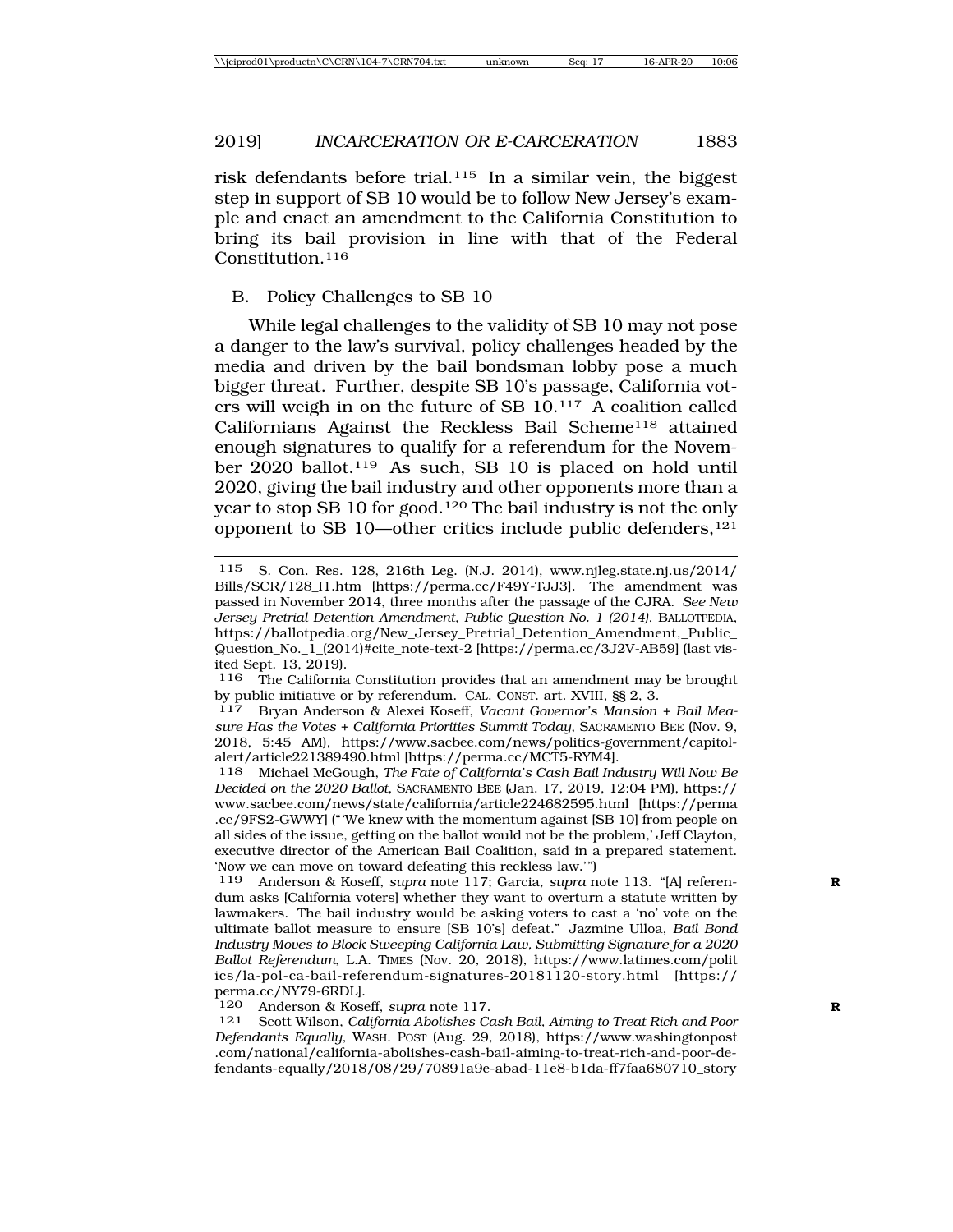the ACLU of California,<sup>122</sup> Human Rights Watch,<sup>123</sup> and lawmakers on both sides of the political spectrum.124 Their opposition to SB 10 spans a range of arguments and poses some important questions as to SB 10's underlying policies.

## 1. *Is SB 10's Judicial Discretion to Detain and Presumption of Detention Overly Broad?*

The original version of SB 10 stated its intent was to "safely reduce the number of people detained pretrial, while addressing racial and economic disparities in the pretrial system."125 However, the amended SB 10 states only that its intent is to "permit preventive detention of pretrial defendants."126 This change in SB 10 has sparked criticism that SB 10 uses broad language to create a system where judges have nearly unlimited discretion in ordering accused people to be held in preventative detention until their case is resolved.127 For instance, the ACLU of California argues that SB 10 "seeks to replace the current deeply-flawed system with an overly broad presumption of preventative detention."128 This presumption is particularly overbroad when prosecutors are allowed to rely on hearsay at detention hearings.129 Essentially, the fear is that SB 10 will shift the burden to defendants, rather than prose-

<sup>.</sup>html?noredirect=on&utm\_term= .28cb424391a3 [https://perma.cc/S28F-KECZ].

<sup>122</sup> *ACLU of California Changes Position to Oppose Bail Reform Legislation*, ACLU NORTHERN CAL. (Aug. 20, 2018), https://www.aclunc.org/news/aclu-california-changes-position-oppose-bail-reform-legislation [https://perma.cc/T3YX-PDV9].

<sup>123</sup> Jasmine Tyler & John Raphling, *Human Rights Watch Opposes California Senate Bill 10, The California Bail Reform Act*, HUM. RTS. WATCH (Aug. 14, 2018, 9:00 AM), https://www.hrw.org/news/2018/08/14/human-rights-watch-opposes-california-senate-bill-10-california-bail-reform-act [https://perma.cc/ 9XFX-7N94].

<sup>124</sup> State Senate candidate Shannon Grove, in opposition to SB 10, stated, "If you can't afford bail, don't commit a crime." Jessica Weston & Christopher Livingston, *Grove, Fong Rally for Reform at Republican Women Luncheon*, DAILY INDE-PENDENT (Oct. 24, 2018, 12:01 AM), http://www.ridgecrestca.com/news/201810 24/grove-fong-rally-for-reform-at-republican-women-luncheon [https://perma .cc/MC6W-RL62]. Additionally, 34th District California Assemblyman Vince Fong stated in reference to SB 10, "[W]hen it comes to public safety, when it comes to our business climate, the things that are coming out of Sacramento are not making it better." *Id.*

<sup>125</sup> California Money Bail Reform Act, S.B. 10, 2017 Leg., 2017–18 Sess. § 2 (Dec. 5, 2016) (amended on Sept. 6, 2017); Tyler & Raphling, *supra* note 123.

<sup>126</sup> California Money Bail Reform Act, S.B. 10, 2017 Leg., 2017–18 Sess. § 1 (Cal. 2018) (enacted) (codified at CAL. GOVT CODE § 27771).<br>127 Tyler & Raphling, supra note 123.

<sup>127</sup> Tyler & Raphling, *supra* note 123. **R**

<sup>128</sup> *ACLU of California Changes Position to Oppose Bail Reform Legislation*, *supra* note 122. **R**

<sup>129</sup> *See* Tyler & Raphling, *supra* note 123. **R**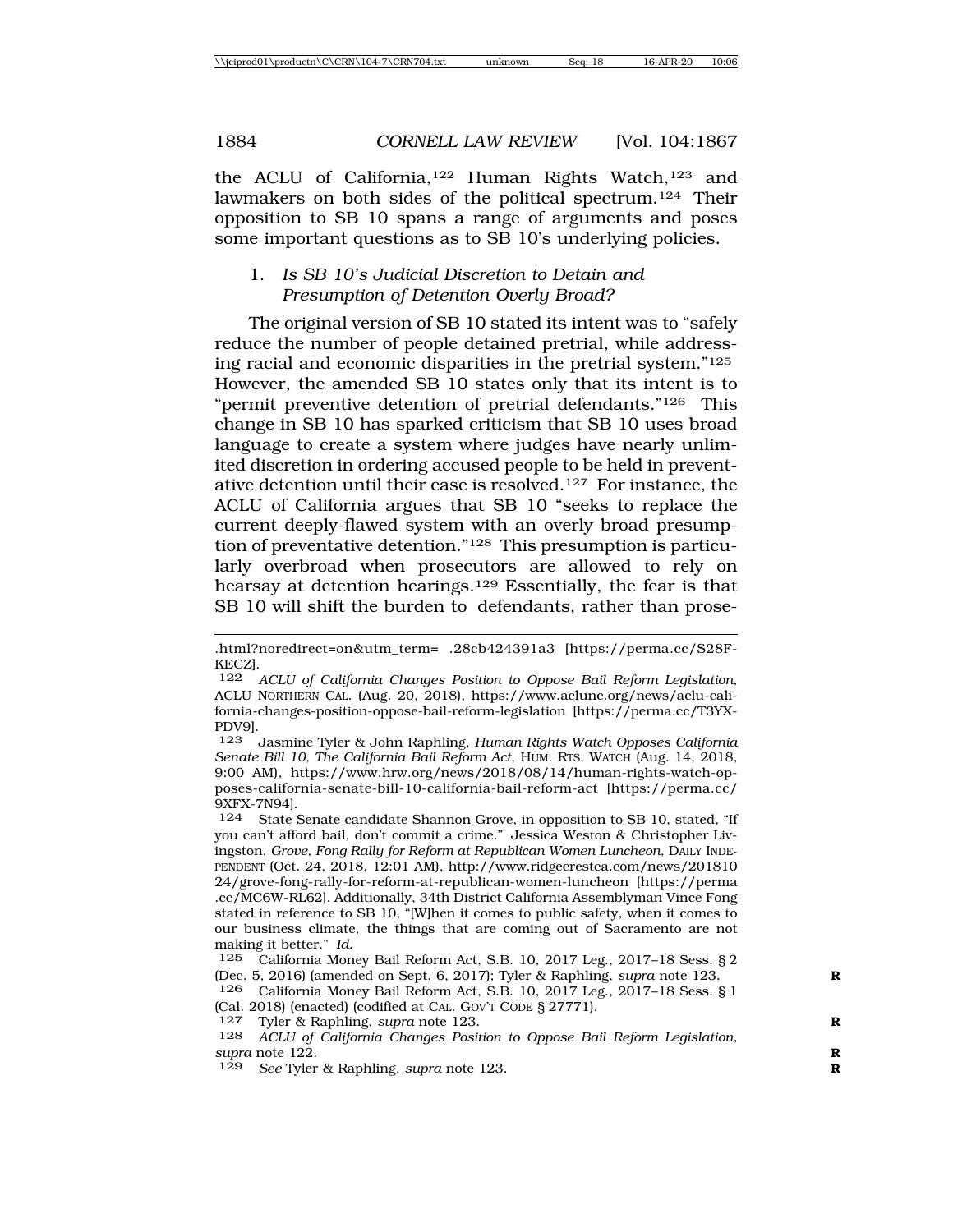cutors, to prove that they should be released, regardless of risk scores.130 However, these claims are a vast overstatement of SB 10's mandate.

Under SB 10, at arraignment, defendants—even those deemed to be high-risk individuals—will never be held in preventative detention *unless* certain motions are made and granted by the court.<sup>131</sup> First, the prosecution must file a motion for preventative detention.132 For the judge to even order that the defendant be held in detention pending that detention hearing, the judge must determine that there is a "*substantial* likelihood that no nonmonetary condition or combination of conditions of pretrial supervision will reasonably . . . assure public safety."133 Determining whether there is a substantial likelihood is an incredibly high standard to satisfy. However, if the judge does order preventative detention during that period, the detention hearing must be held within three days of the motion.134

Second, the court may order the defendant into preventative detention only if the judge finds "by clear and convincing evidence that no nonmonetary condition or combination of conditions of pretrial supervision will reasonably assure public safety or the appearance of the defendant in court as required."135 This determination requires a judge to find that *every* nonmonetary condition of release and *every* combination of conditions of release is insufficient in assuring the public safety or the defendant's appearance in court. This is an incredibly difficult determination to make and would require significant time, money, and effort on behalf of the prosecution.

As such, to order preventative detention, the judge not only has to reject every single condition of release for the defendant, but the judge also has to make this determination by "clear and convincing evidence," a very high evidentiary legal standard to satisfy. As such, the fear should not be that there is an overly broad presumption of detention that defendants must rebut,

<sup>130</sup> *See* Max Rivlin-Nadler, *California Could Soon End Money Bail, But at What Cost?*, APPEAL (Aug. 22, 2018), https://theappeal.org/california-could-soon-endmoney-bail-but-at-what-cost/ [https://perma.cc/JZR8-653A].

<sup>131</sup> CAL. DEP'T OF FIN., SB 10 GENERAL OVERVIEW 1 (2018), https://www.courts .ca.gov/documents/sb10-overview.pdf [https://perma.cc/MUZ8-W8FT].

California Money Bail Reform Act (Senate Bill No. 10), CAL. PENAL CODE § 1320.18(a) (West 2019) (effective Oct. 1, 2019).

<sup>133</sup> *Id.* § 1320.18(d) (emphasis added).

See id. § 1320.19(a). In the detention hearing, the defendant has a right to counsel and a right to testify. *Id.* § 1320.19(d). Additionally, the victim must be notified and provided with an opportunity for input. *See id.* § 1320.19(e). 135 *Id.* § 1320.20(d)(1).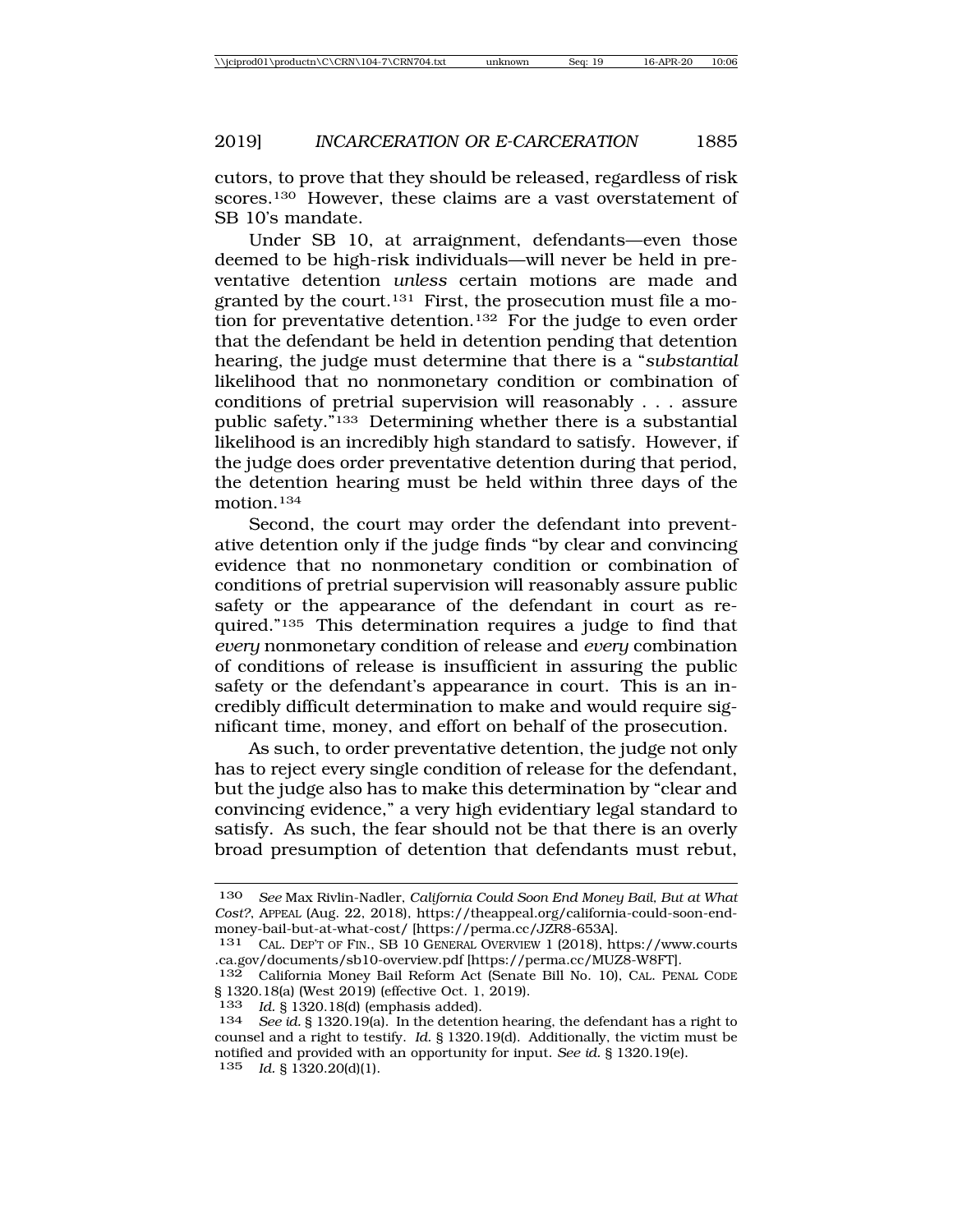but rather that the possibility of releasing dangerous, high-risk defendants on conditions of release will rise significantly. SB 10 only creates a presumption of preventative detention *which is still rebuttable*—for a defendant under specific circumstances, such as if the crime is a violent felony or the defendant is deemed a high-risk to public safety.<sup>136</sup> Further, if the court orders preventative detention, the judge must state the reasons for ordering preventative detention on the record.137 This requirement not only creates a transparent record of the judge's decision, but it also makes it easier for defendants to appeal the judge's preventative detention decision later on.

Ultimately, the claim that SB 10 creates an overly broad presumption of detention that every accused person must combat is an alarmist claim resulting from exaggeration and fearmongering. SB 10 is not attempting to give judges unlimited discretion in ordering preventative detention left and right. Rather, the law creates a carefully constructed legal process, with multiple safeguards and high hurdles, for ordering preventative detention: the prosecution must take the time and effort to file a motion for preventative detention, a detention hearing must be held in a timely manner, and a judge must find that the state overcame the high "clear and convincing" evidentiary standard in proving that *no* nonmonetary conditions of release, or combinations thereof, would reasonably assure public safety or the defendant's appearance in court.

### 2. *Is the Cost of Implementing and Funding PAS Too High?*

SB 10 establishes Pretrial Assessment Services (PAS), a program that is tasked with gathering information and using reports to aid judges in determining whether a defendant is a

<sup>136</sup> *See id.* § 1320.20(d)(1). There is a rebuttable presumption of detention if: (1) The current crime is a violent felony . . . or was a felony offense committed with violence against a person, threatened violence, or with a likelihood of serious bodily injury, or one in which the defendant was personally armed with or personally used a deadly weapon or firearm in the commission of the crime, or . . . personally inflicted great bodily injury in the commission of the crime.

Id. § 1320.20(a)(1); or (2) The person was assessed as high risk to public safety; and a) "was convicted of a serious or violent felony . . . within the past 5 years"; b) the defendant is pending sentencing on a serious or violent crime; c) the person has "intimidated, dissuaded, or threatened" the victim with retaliation; or d) the person "was on any form of postconviction supervision" except informal probation. *Id.* § 1320.20(a)(2).

<sup>137</sup> *Id.* § 1320.20(d)(1).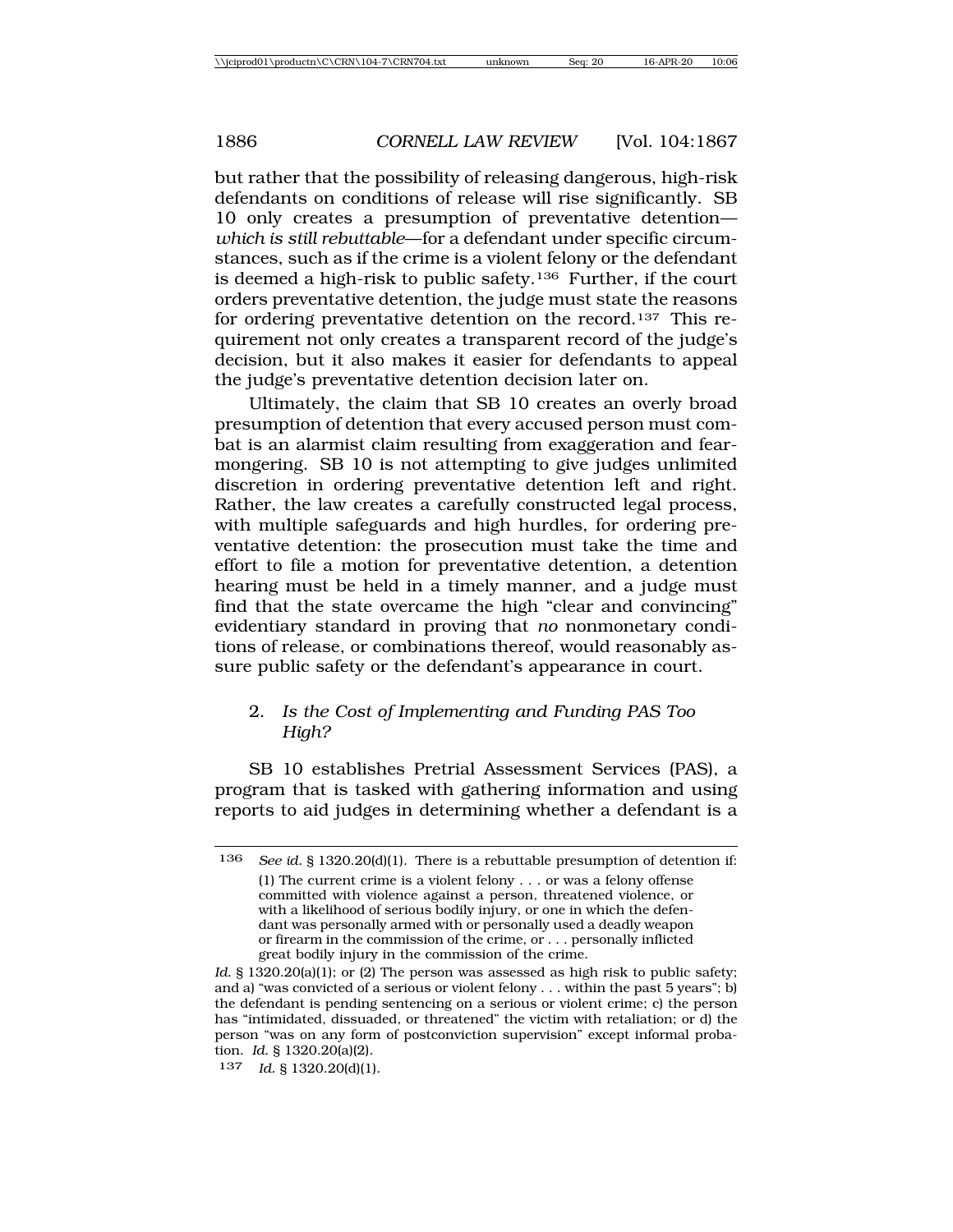public-safety risk or a flight risk.138 PAS also recommends conditions of release as alternatives to pretrial detention. However, judges are not bound by the reports and recommendations of the PAS. Instead, PAS reports serve as tools to inform a judge's pretrial detention decision. Judicial officers still have the ability to override the PAS recommendation, if necessary. In the previous bail system, judges were the final authority in the determination of pretrial release or pretrial detention. Under SB 10, judges have similar authority, but they are given a broader toolkit to use in making this decision. The role of PAS in supervising and monitoring released defendants simply encourages judges to impose conditions of release rather than preventative detention. As such, the implementation process of PAS is essential in order for PAS to effectively carry out its role.

In order to adequately implement PAS, the program must be sufficiently researched, adequately funded, and carefully supervised. California's SB 10 should generally model its implementation of SB 10 on New Jersey's CJRA. The CJRA's implementation process took a multiple-pronged approach: it focused on updating courtroom technology, creating pretrial service agencies to supervise defendants released pretrial, increasing court filing fees to cover the costs of the program, educating the public about the legislation, and training the different participants in the criminal justice system about their new roles in the administration of pretrial justice.139 In addition, New Jersey courtroom officials traveled to several jurisdictions in Arizona, Kentucky, Pennsylvania, and Colorado to learn more about using risk assessment tools within the bail system.140 To perfect the risk assessment tool prior to its widespread dissemination, the New Jersey Judiciary validated the risk assessment instrument by using data from hundreds of thousands of cases and by testing the tool in a handful of counties.141 The judiciary then made minor adjustments to the instrument based on these experiences.142

California should follow New Jersey's procedures in implementing SB 10. However, in order to carry out a similar pro-

<sup>138</sup> *SB 10: Pretrial Release and Detention*, *supra* note 58 (under "Does SB 10, **R** the pretrial reform legislation, mean a judge has less discretion to decide who to detain or release before trial?" in "Frequently Asked Questions").

<sup>139</sup> GLENN A. GRANT, CRIMINAL JUSTICE REFORM: REPORT TO THE GOVERNOR AND LEGISLATURE 1–2 (2015), https://www.judiciary.state.nj.us/courts/assets/crimi nal/2015cjrannual.pdf [https://perma.cc/5CMU-DE5R].

<sup>140</sup> *Id.* at 3.

<sup>141</sup> *Id.* at 4.

<sup>142</sup> *See id.*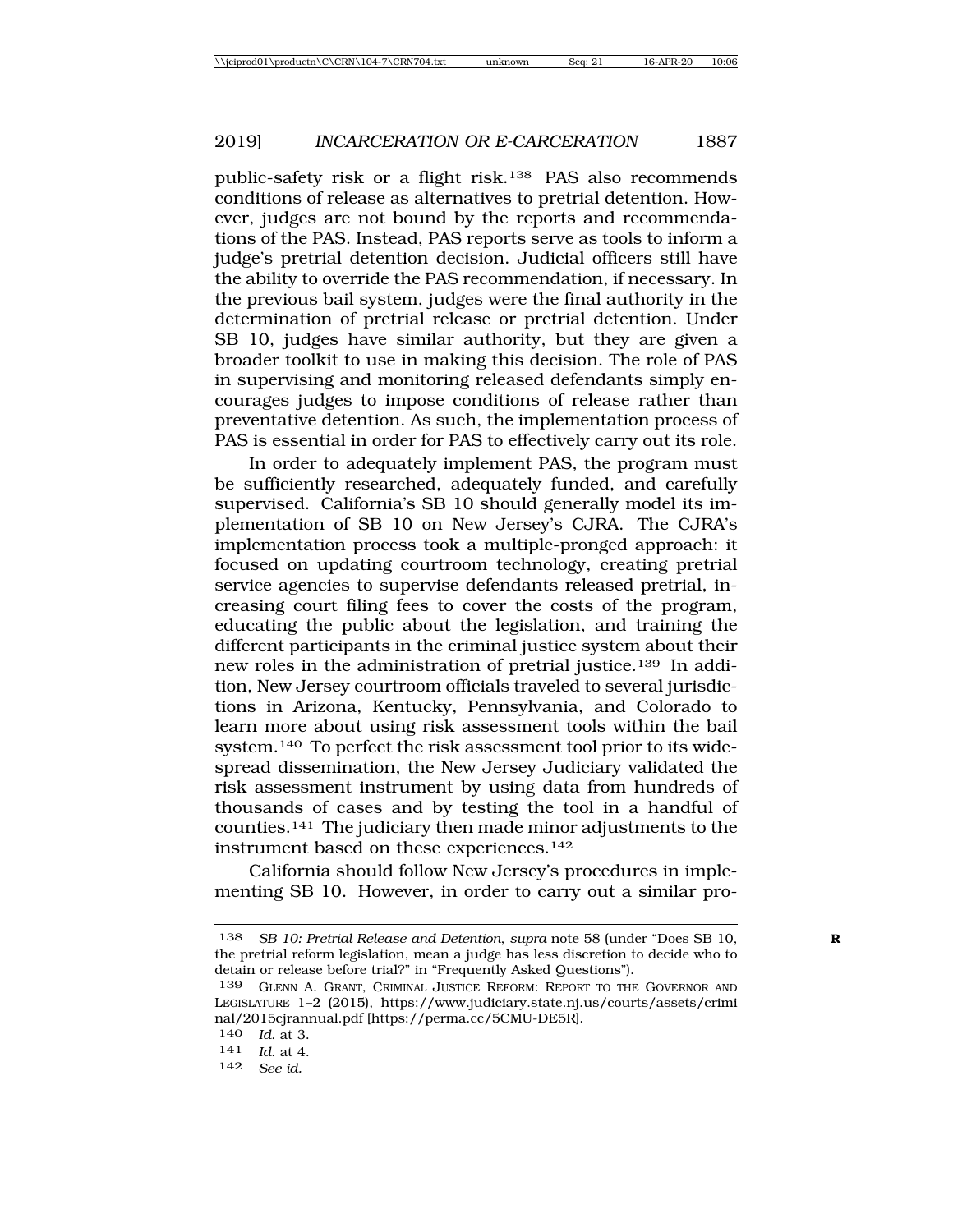cess of research and testing, California's PAS and judiciary must first be adequately funded. It is at this point that bail reform opponents often interject with righteous pleas on behalf of the taxpayers of California.143 However, these concerns about funding are heavily exaggerated and overblown. In fact, pretrial services have been estimated to cost as little as \$3 per day, while the cost of pretrial detention is as much as \$85 per day.144 In Santa Clara County, California, which already uses a pretrial services program, pretrial services cost around \$7 million per year, but the county has saved around \$60 million from no longer detaining unconvicted defendants.145 As such, it is clear that conditions of release, such as reminders of court dates and programs allowing defendants to notify the court of illness or emergency preventing appearance, are more costeffective than imposing pretrial detention.146

Currently, California spends more than \$12 billion per year on state prisons, a 500% increase in prison spending since 1981 that surpasses spending on education, health, and all other budget items.147 Thus, it is clear that allocating funds to pretrial services, rather than prisons and pretrial detention of defendants, would save millions in taxpayer money in the long run. However, this fact will likely do nothing to stop bail reform opponents from launching vehement opposition campaigns.148

<sup>143</sup> *See* Garcia, *supra* note 113. **R**

<sup>144</sup> Whittney Evans, *Virginia Might Be the Next State to Challenge Controversial Cash Bail System*, COMMUNITY IDEA STATIONS (Oct. 22, 2018), https://www.ideastations.org/radio/news/virginia-might-be-next-state-challenge-controversialcash-bail-system [https://perma.cc/UB9Y-MRNN].

<sup>145</sup> Harrison, *supra* note 59, at 542. **R**

<sup>146</sup> *See* Harmsworth, *supra* note 22, at 222. In one study, the Manhattan Bail **R** Project mailed letters to the defendants in their native language to remind them of court dates, resulting in the extremely low 1.6% FTA (failure to appear) rate for Baltimore. *See id.* (citing Charles E. Ares et al., *The Manhattan Bail Project: An Interim Report on the Use of Pretrial Parole*, 38 N.Y.U. L. REV. 67, 75 (1963) and Mitchell P. Pines, *An Answer to the Problem of Bail: A Proposal in Need of Empirical Confirmation*, 9 COLUM. J.L. & SOC. PROBS. 394, 425 (1973)).

<sup>147</sup> Lenore Anderson, *If California Wants Real Criminal Justice Reform, This is the Next Step*, SACRAMENTO BEE (Oct. 24, 2018), https://www.sacbee.com/ opinion/california-forum/article220511650.html [https://perma.cc/2GJV-34CA].

<sup>148</sup> For example, in opposition to New Jersey's CJRA, the American Bail Coalition paid researchers at Towson University \$25,000 to conduct a study on the costs of the CJRA, with a specific focus on the pretrial services unit created under the law. Joe Hernandez, *Who Is Losing Out Under New Jersey's Criminal Justice Changes? Bail Bondsmen*, WHYY (Dec. 29, 2016), https://whyy.org/articles/whois-losing-out-under-new-jerseys-criminal-justice-reforms-bail-bondsmen/

<sup>[</sup>https://perma.cc/S4AW-PN3K]. The report, published in 2014, estimated that the CJRA would cost almost \$66 million in its first year. However, the Towson study was "requested and paid for by the bail bond industry," leading to questions about the dubious incentives of the study's funders. *Id.* Similar vehement oppo-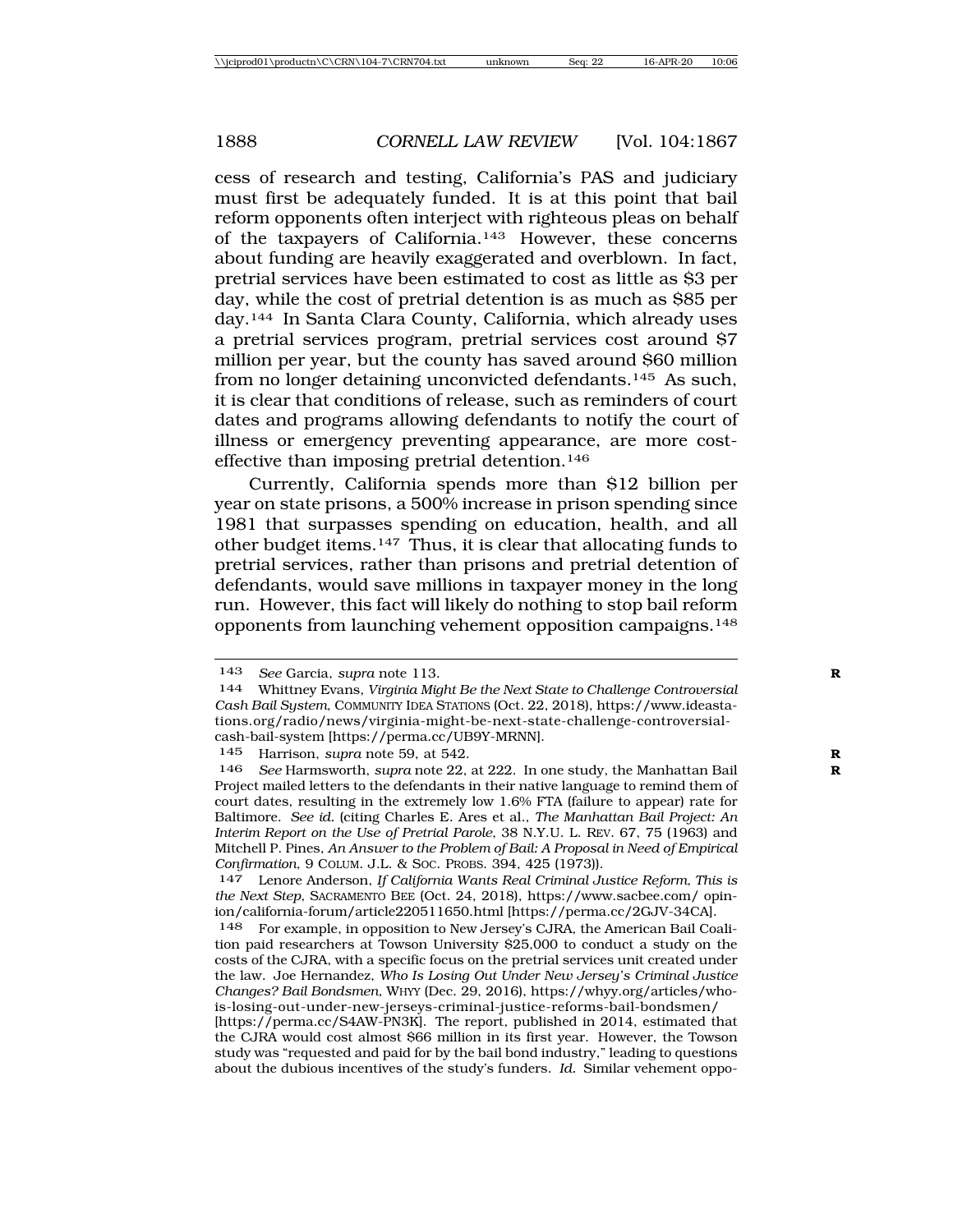Ultimately, an adequately funded PAS is crucial to the success of SB 10's bail reform efforts and to the administration of nonmonetary release conditions as an alternative to preventative detention. Despite the implementation and start-up costs that PAS will inevitably require, the use of pretrial services is more cost-effective than not using them. As such, the longterm financial outlook favors the use of pretrial services despite the implementation costs necessary to start such services.

### 3. *Are the Risk Assessments in SB 10 Discriminatory?*

Under SB 10, within twelve hours of booking, the booking agency, usually the sheriff, will release defendants arrested for misdemeanors (with some exceptions for domestic violence, stalking, and other serious factors).<sup>149</sup> Within twenty-four hours of booking, PAS will assess all individuals who have not been released by the booking agency—defendants charged with felonies or with misdemeanors where, under an exception, they cannot be released on recognizance.150 PAS will conduct "prearraignment reviews" for these individuals using a validated risk assessment instrument, and PAS will inform the booking agency of eligible low-risk and medium-risk individuals who may be immediately released without a court appearance.151 Individuals who are assessed as high-risk must be held until arraignment (within forty-eight hours of arrest).152 Release decisions for these individuals will be made by the court.153 Prior to arraignment, PAS will provide risk assessment information and other information to the courts, including any recommendations for conditions of release.<sup>154</sup> Courts may choose to perform their own pre-arraignment review under certain enumerated circumstances.155 If courts choose this route, judicial officers may order the release of additional low- and medium-risk defendants prior to arraignment after receiving information from PAS, including the results of a risk assessment.156

153 *See id.*

- 155 *See id.* §§ 1320.11, 1320.15.
- 156 *See id.*

sition campaigns can be expected to arise in response to SB 10. However, the likelihood of success of such campaigns is unclear, depending largely on the public's perception of SB 10.

<sup>149</sup> California Money Bail Reform Act (Senate Bill No. 10), CAL. PENAL CODE  $\S$  1320.8 (West 2019) (effective October 1, 2019).<br>150 See id 8 1320 9(a)

<sup>150</sup> *See id.* § 1320.9(a).

See id. § 1320.10(a)-(c).

<sup>152</sup> *See id.* § 1320.10(e).

<sup>154</sup> *See id.* § 1320.9.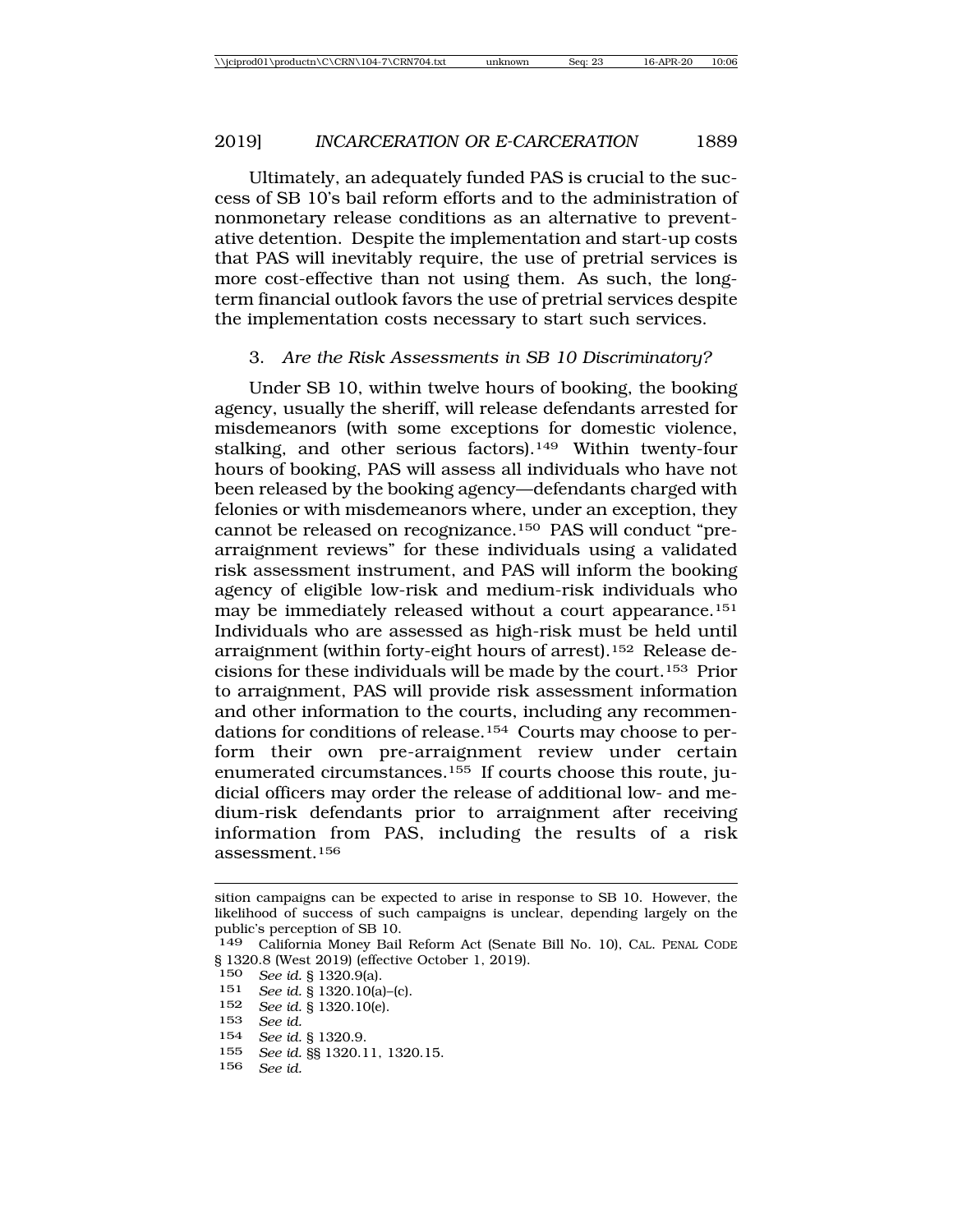Given SB 10's reliance on risk assessments, concerns have been raised about these validated risk assessment instruments, which may consider factors such as race and other demographic factors that have the ability to inappropriately affect risk assessment scores.157 Over one hundred prominent social justice and civil rights organizations, many of which are leaders in advocating for the reform and abolition of monetary bail systems, have condemned such risk assessment tools.158 Detractors claim that risk assessments are "like a factory machine that funnels people," rather than "address[ing] the root cause of an issue."159

Despite these concerns, risk assessment tools are often utilized as objective bases to release defendants on their own recognizance or with limited pretrial conditions.160 Further, risk assessment tools have actually been shown to help decrease overall rates of pretrial detention. Indeed, in a 2012 study, researchers analyzed data on 116,000 defendants from 1990 to 2006 and found that if judges had released all low-risk defendants, or those with less than a 30% chance of being rearrested during the pretrial period, 85% of pretrial defendants would have been released.161

However, SB 10's use of risk assessment tools may give rise to various legal challenges. In this, there is very little judicial guidance on the constitutional implications of risk assessment tools, and the cases that have examined issues related to risk assessments have not arisen in the pretrial context.162 There-

<sup>157</sup> *See* Michelle Alexander, *The Newest Jim Crow*, N.Y. TIMES (Nov. 8, 2018), https://www.nytimes.com/2018/11/08/opinion/sunday/criminal-justice-re forms-race-technology.html [https://perma.cc/JP2M-HA5N].

<sup>158</sup> Sarah Lazare, *Bernie Sanders and Kamala Harris Both Fall Short on Abolishing Money Bail*, IN THESE TIMES (Nov. 13, 2018), http://inthesetimes.com/arti cle/21575/bernie-sanders-and-kamala-harris-both-fall-short-on-bail-abolition [https://perma.cc/WF8M-HFNT]. "Decades of research have shown that such data primarily document the behavior and decisions of police officers and prosecutors, rather than the individuals or groups that the data are claiming to describe." *Id.*

<sup>159</sup> *Id.*

<sup>160</sup> Multiple jurisdictions, such as Kentucky and Washington, D.C., already use risk assessments in their pretrial programs, and these programs generally have low failure to appear rates. *Frequently Asked Questions: Pretrial Detention Reform, supra note 46.* 

<sup>161</sup> CRIMINAL JUSTICE POLICY PROGRAM, HARVARD LAW SCH., MOVING BEYOND MONEY: A PRIMER ON BAIL REFORM 20 (2016), http://tinyurl.com/mzy6wzu [https:/ /perma.cc/BC4B-CTJD] (citing Shima Baradaran & Frank L. McIntyre, *Predicting Violence*, 90 TEX. L. REV. 497, 553 (2012)).

<sup>162</sup> *See, e.g.*, State v. Loomis, 881 N.W.2d 749, 760 (Wis. 2016) (examining the use of risk assessment at sentencing); State v. Duchay, 647 N.W.2d 467 (Wis. Ct. App. 2002) (holding that a court's reliance on a risk assessment instrument in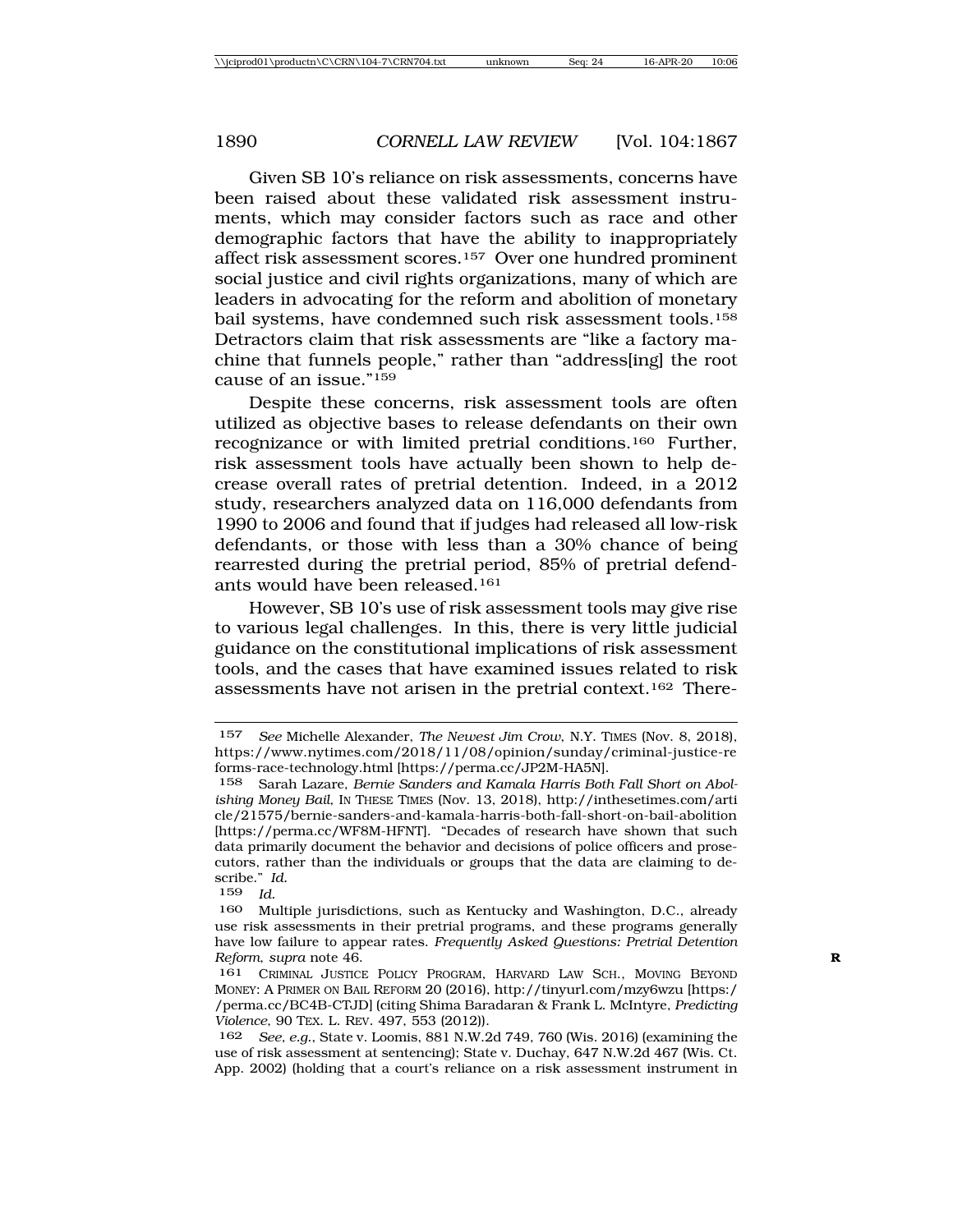fore, depending on how the tools are used, substantial constitutional considerations may come into play. For instance, a challenge to SB 10 may attack its use of risk assessments on the ground that these statistical tools rely on aggregate data, thereby undermining "individualized and equal justice."163 One could argue that risk assessments disproportionately impact minority groups.164 Indeed, many critics assert that by relying on underlying factors that are molded and skewed by race or gender discrimination, risk assessment tools actually reinforce and strengthen discrimination and inequality.165

For example, risk assessments often consider a defendant's prior interaction with the criminal justice system as an objective factor.166 However, the lens through which this factor is viewed may itself be twisted by discrimination—discrimination that caused African Americans and Latinos to be disproportionately exposed to law enforcement in the first place.167 Similarly, factors such as educational history, housing instability, or other socioeconomic factors are likely to result in racial disparities because these factors correlate strongly with

166 *See id.*

sentencing was not a due process violation because the defendant did not show that the information was inaccurate); Malenchik v. State, 928 N.E.2d 564, 575 (Ind. 2010) (upholding the use of a risk assessment tool in the sentencing context).<br>163 At

Attorney General Eric Holder expressed the concern that actuarial risk assessment "may inadvertently undermine our efforts to ensure individualized and equal justice." Attny. Gen. Eric Holder, U.S. Dep't of Just., Remarks at National Association of Criminal Defense Lawyers 57th Annual Meeting (Aug. 1, 2014), https://www.justice.gov/opa/speech/attorney-general-eric-holderspeaks-national-association-criminal-defense-lawyers-57th [https://perma.cc/ 2WBM-M3CU].

<sup>164</sup> CRIMINAL JUSTICE POLICY PROGRAM, HARVARD LAW SCH., *supra* note 161, at 22.<br>165 See id: see e.g. Michael Tonry *Legal and Ethical Issues in the Prediction* 165 *See id.*; *see, e.g.*, Michael Tonry, *Legal and Ethical Issues in the Prediction of Recidivism*, 26 FED. SENT'G REP. 167, 173 (2014) (concluding that reliance on criminal histories and socioeconomic factors, such as age at time of first arrest, custody status at time of first arrest, and total number of convictions, inherently disadvantage minority defendants).<br> $166$  See id

<sup>167</sup> A California study found that 38% of Latinos and 33.7% of African Americans are released pretrial, compared with 48.9% of whites and 54.6% of Asian Americans. SONYA TAFOYA ET AL., PUB. POL'Y INST. CALIFORNIA, PRETRIAL RELEASE IN CALIFORNIA 14–15 (2017) https://www.ppic.org/content/pubs/report/R\_0517 STR.pdf [https://perma.cc/24KX-K29N]; *see, e.g.*, MARC MAUER & RYAN S. KING, THE SENT'G PROJECT, UNEVEN JUSTICE: STATE RATES OF INCARCERATION BY RACE AND ETHNICITY 4 (2007) https://www.sentencingproject.org/wp-content/uploads/ 2016/01/Uneven-Justice-State-Rates-of-Incarceration-by-Race-and-Ethnicity .pdf [https://perma.cc/5K2Y-LWBK] (finding that "[t]he American prison and jail system is defined by an entrenched racial disparity in the population of incarcerated people"). Research indicates that African American and Hispanic defendants are more likely to be detained pretrial than are white defendants and less likely to be able to post money bail as a condition of release. *See* PRETRIAL DETENTION REFORM WORKGROUP, *supra* note 42, at 14. **R**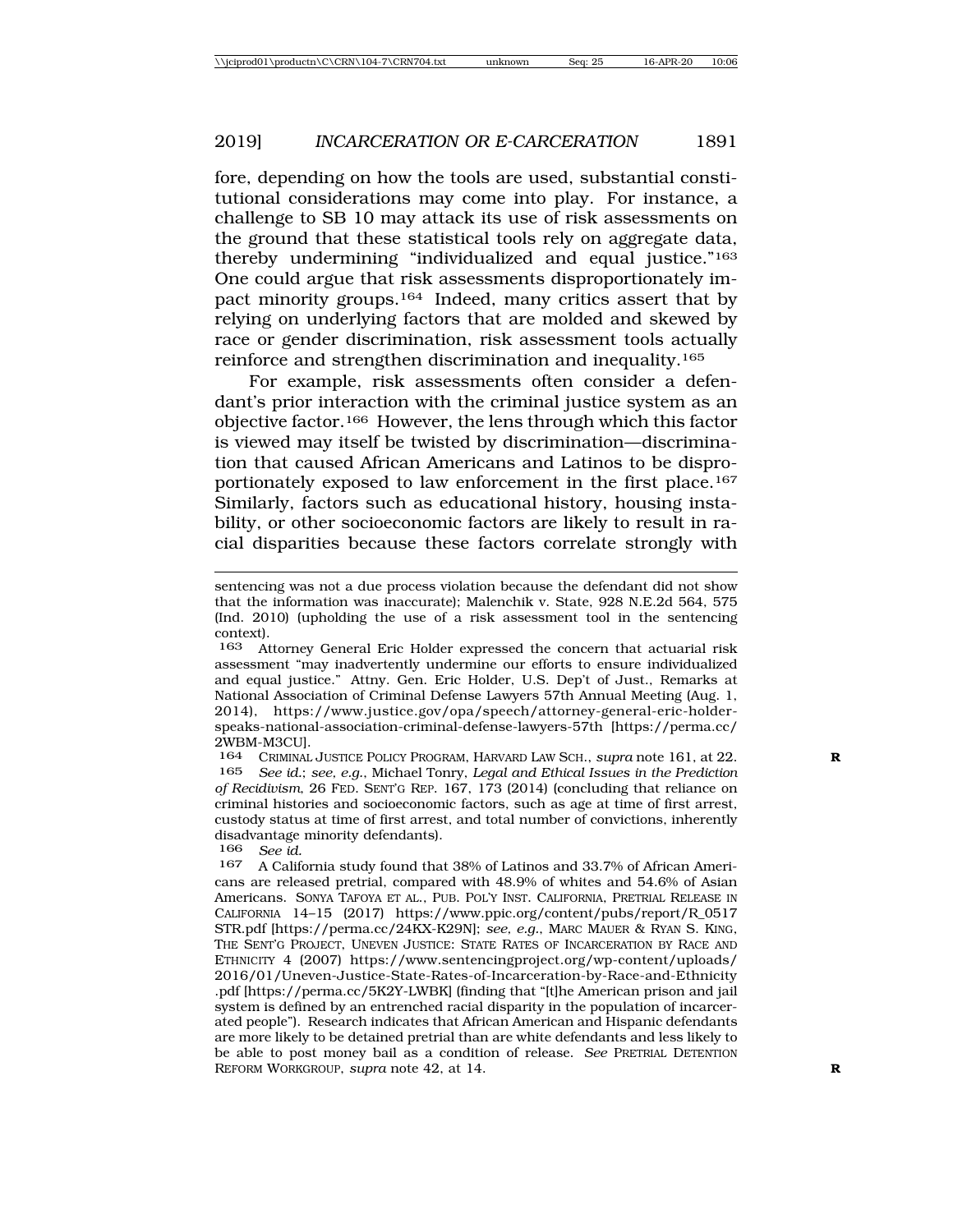race.168 As such, factors deemed to be objective may not, in fact, be objective at all. Using this same logic, SB 10's use of risk assessments may appear to entrench and exacerbate existing racial and socioeconomic disparities by giving a "scientific imprimatur" to unequal outcomes.169 If this is the case, how can the use of *any* risk assessment tool pass constitutional muster?

To pass constitutional scrutiny, a risk assessment tool that determines or influences pretrial outcomes must conform to the Equal Protection Clause of the Fourteenth Amendment.170 However, even though equal protection principles generally prohibit express classifications based on race or sex, or intentional discrimination on those bases, the Constitution does *not* prohibit policies that have an *unintentional* disparate impact on particular groups, even if those disparities are foreseeable.171 Factors such as prior criminal history, educational history, or housing instability are not express classifications based on race or sex. But even though these factors present as facially neutral, they may have an unintended disparate impact on certain minority groups. Nevertheless, because this impact is unintentional, the use of these factors is constitutionally permissible. As such, an equal protection challenge to the use of risk assessments in SB 10 would likely fail because there is no mandate in SB 10 that requires the tool to use an express classification based on race or sex, or to intentionally discriminate on those bases.172 Rather, SB 10 merely authorizes courts to consider "[t]he recommendation of Pretrial Assessment Services obtained using a validated risk assessment in-

<sup>168</sup> CRIMINAL JUSTICE POLICY PROGRAM, HARVARD LAW SCH., *supra* note 161, at 22. **R** 169 *Id.*

Equal protection principles generally prohibit the government from taking adverse action against a person on the basis of certain protected characteristics, particularly race, national origin, and sex. *See, e.g.*, Fisher v. Univ. of Tex. at Austin, 570 U.S. 297, 310 (2013) (stating that government policies that rely on "suspect classifications" will survive judicial scrutiny only if they are narrowly tailored to serve a compelling governmental interest). It has been argued that, "[i]n the risk assessment context, those 'classifications' will consist of the inputs that drive an assessment tool's statistical analysis," and therefore "equal protection considerations counsel strongly against using a system in which race or sex are incorporated into risk scores." CRIMINAL JUSTICE POLICY PROGRAM, HARVARD LAW SCH., *supra* note 161, at 23. **R**

<sup>171</sup> *See, e.g.*, Personnel Adm'r of Mass. v. Feeney, 442 U.S. 256, 272–73, 279 (1979) ("[E]ven if a neutral law has a disproportionately adverse effect upon a racial minority, it is unconstitutional under the Equal Protection Clause only if that impact can be traced to a discriminatory purpose.").

<sup>172</sup> *See id.* at 279.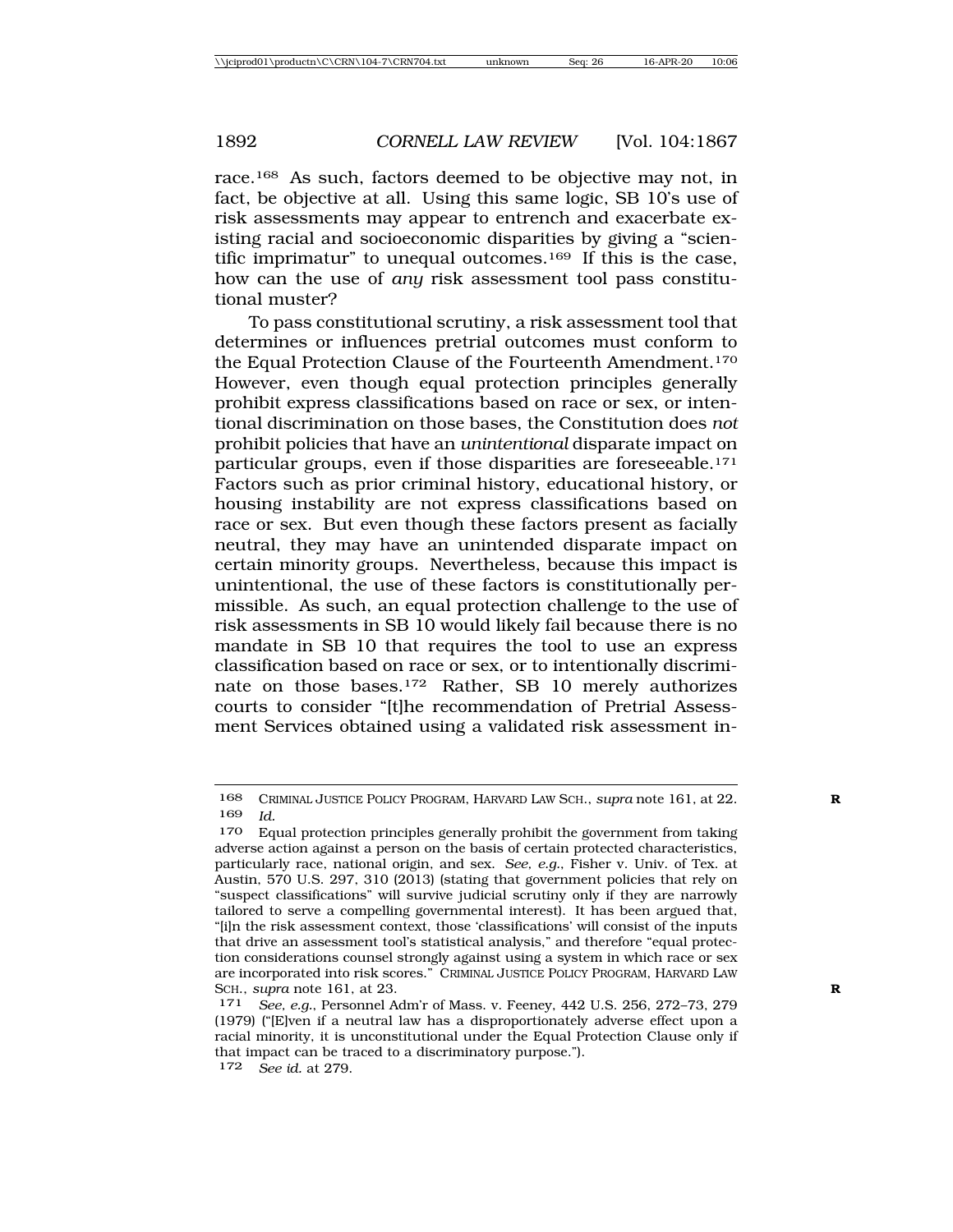strument."<sup>173</sup> The law does not mandate what specific factors the risk assessments instruments should use.<sup>174</sup> Individual county risk assessments could be challenged on the grounds that the underlying factors violate equal protection, but SB 10 itself could not successfully be challenged because it does not specifically mandate the use of discriminatory factors.

Opponents of risk assessments also argue that the very premise of a risk assessment tool—a tool that draws on "aggregate data to make decisions about individuals"175—violates fundamental norms of fairness and due process. While an *individual's* conduct is within that individual's control, that individual has no control over others who share a characteristic relevant for the risk assessment instrument.<sup>176</sup> How then can an individual be judged simply by looking at the aggregate conduct of thousands of other people?

The Constitution's due process protections require that, before the government deprives a person of liberty, that person must enjoy sufficient procedural safeguards that "minimize substantively unfair or mistaken" outcomes.<sup>177</sup> The main features of such procedural safeguards are reasonable notice and opportunity to be heard.178 In the pretrial context, the *Salerno* Court emphasized that the procedural due process inquiry for a preventative detention decision turns on whether a defendant enjoys "procedures by which a judicial officer evaluates the likelihood of future dangerousness [that] are specifically designed to further the accuracy of that determination."<sup>179</sup> As such, an SB 10 challenger could argue that the Constitution requires the *Salerno* procedural due process principles to be reflected in any procedure that relies on risk assessments. Essentially, this argument asserts that a defendant must have an opportunity to contest any potentially inaccurate or substantively unfair risk assessment procedures. This broad argument ultimately leaves all risk assessment tools vulnerable to due process challenges on the ground that the tools have the capacity to produce inaccurate or unfair results. However, having the capacity to produce inaccurate or unfair results is markedly different from *actually producing* inaccurate or unfair re-

<sup>173</sup> California Money Bail Act (Senate Bill No. 10), CAL. PENAL CODE § 1320.20(f)(6) (West 2019) (effective Oct. 1, 2019).<br>174 See id

<sup>174</sup> *See id.*

<sup>175</sup> CRIMINAL JUSTICE POLICY PROGRAM, HARVARD LAW SCH., *supra* note 161, at 22. **R**<sub>1</sub> at 22-23

<sup>176</sup> *Id.* at 22–23. <sup>177</sup> Fuentes v. Shevin, 407 U.S. 67, 81 (1972).

<sup>178</sup> *See* Mathews v. Eldridge, 424 U.S. 319, 333 (1976).

<sup>179</sup> United States v. Salerno, 481 U.S. 739, 751 (1987).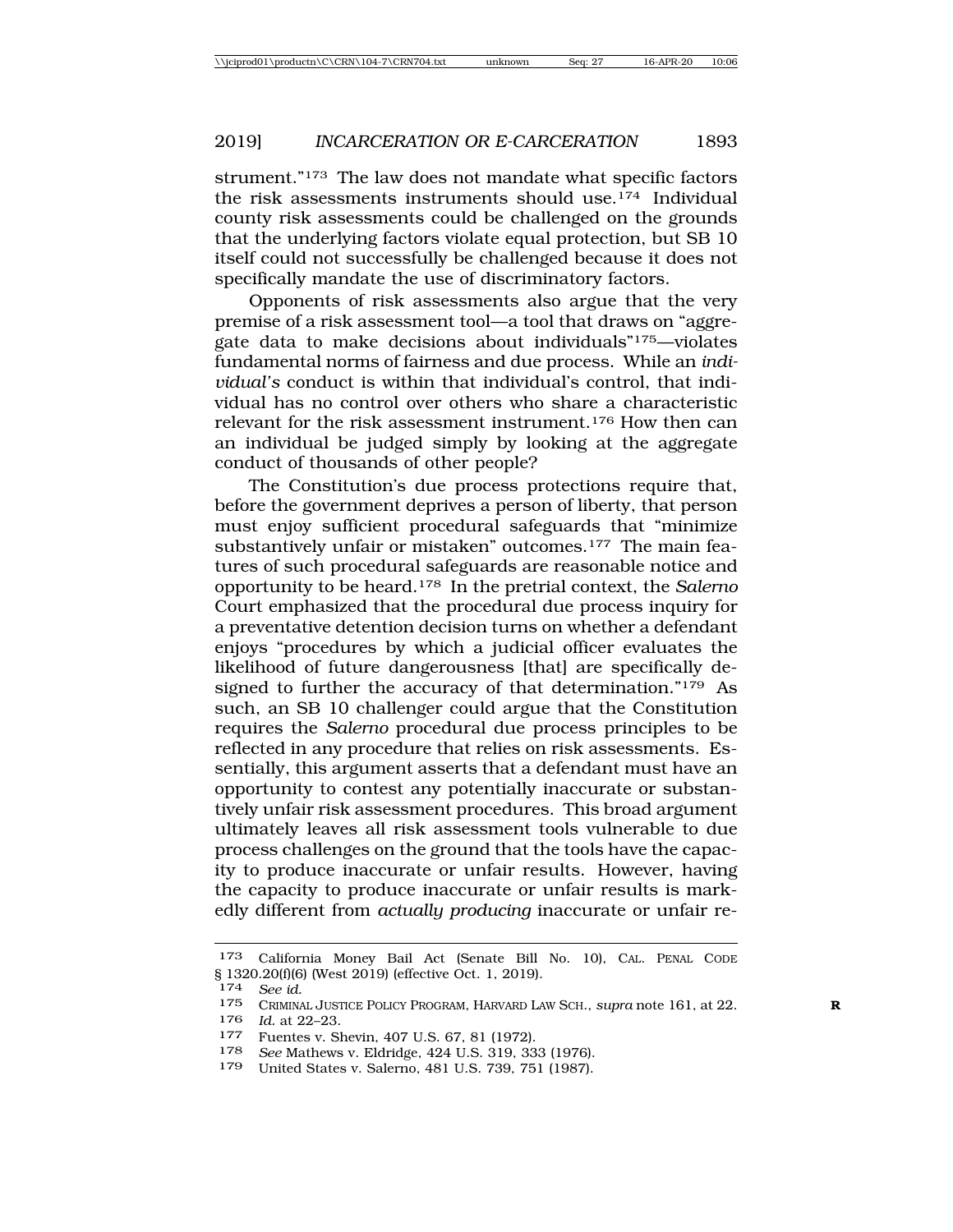sults, and the success of such a challenge turns on this distinction.

There is currently no case law that illustrates a definition or standard for what constitutes inaccurate or unfair risk assessment results. However, case law in other legal areas suggests some ways that jurisdictions could ensure adequate procedures.180 For instance, in the sentencing context, the Wisconsin Supreme Court upheld the use of a risk assessment instrument, outlining several requirements for applying the tool consistently with due process. In *State v. Loomis*, Loomis argued that the risk assessment tool violated his due process rights to be sentenced on accurate individualized information. First, he contended that the risk assessment tool placed him within a group and assessed risk based on certain shared characteristics with others in that group. Thus, there was a danger of overestimating the risk of an individual defendant based on limited information. It is the character of the offender that the court must consider, Loomis argued, not the class of people with whom he is similar.<sup>181</sup>

Loomis also asserted that because it was not disclosed how his risk scores were determined or how the factors were weighed, he had been denied information that the Circuit Court considered at sentencing.182 Unless Loomis could review how the factors were weighed and how the risk scores were determined, he claimed the accuracy of the risk assessment tool could not be verified and therefore it violated his due process rights. The court rejected his arguments, stating that even though Loomis could not review and challenge how the risk assessment algorithm calculated risk, he could at least review and challenge the resulting risk scores set forth in the report. The court concluded this, despite acknowledging that studies of risk assessment tools have raised questions about the accuracy of such tools.

The *Loomis* court held that risk scores may not be considered the determinative factor in deciding whether an offender can be supervised safely and effectively in the community.183 The court further held that sentencing judges considering risk reports must receive an accompanying advisory alerting them to four points: (1) that the company that created the tool has

<sup>180</sup> *See, e.g.*, State v. Loomis, 881 N.W.2d 749, 764–66 (Wis. 2016) (considering the use of a risk assessment instrument in the sentencing context).

<sup>181</sup> *See id.*

<sup>182</sup> *Id.* at 761–63.

<sup>183</sup> *Id.* at 769.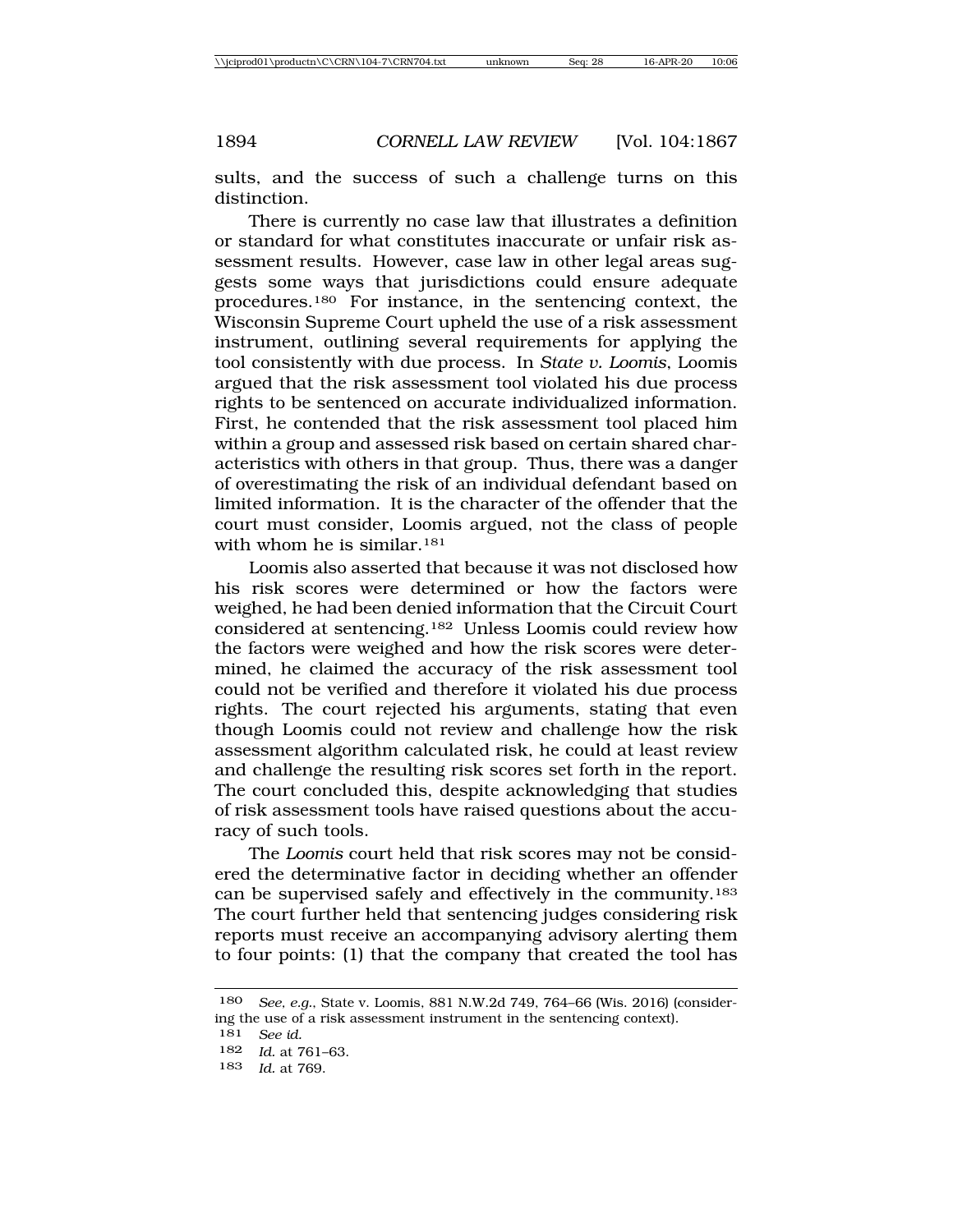invoked its proprietary interest to prevent disclosure of how factors are weighted or risk scores are determined; (2) that risk assessment scores are based on group data and are able to identify groups of high-risk offenders, not a particular high risk offender; (3) that some studies of the tool being used have "raised questions about whether they disproportionately classify minority offenders as having a higher risk of recidivism"; and (4) that the tool is based on a national sample that has not been validated for Wisconsin and that risk assessment tools must be constantly monitored and recalibrated for accuracy as the population changes.184

In the pretrial detention context, courts have held that there should be safeguards in place to protect the weighty liberty interests of a defendant because presumptively innocent defendants face a deprivation of liberty.185 In the case of bail reform laws and SB 10, these safeguards should include a variation of the four *Loomis* factors, thereby providing an adequate advisory for judges to consider with regard to these risk assessment tools. These safeguards would essentially ensure that the defendant is provided with a substantive understanding of how the risk assessment tool works, and the defendant should be given a meaningful opportunity to contest the tool's application, if necessary. The best way to ensure that these procedural safeguards are implemented uniformly throughout California is for SB 10 to provide that the safeguards must include: "disclosing the defendant's risk assessment score, the factors considered in determining the score, the relative weights given to different factors, and information about when and how the instrument was validated and re-normed, including information about the population samples used in validating it."186 However, an adequate implementation of these procedural safeguards depends on the strength and efficiency of each county's PAS.

An efficient PAS would have the power to regulate the procedural framework that ensures that relevant information about a risk assessment's accuracy is disclosed. PAS may do this by conducting and researching studies demonstrating race disparities or other inaccuracies caused by risk assessments in that county, and by setting out distinct limitations for the role

<sup>184</sup> *Id.* at 764.<br>185 *See* United

<sup>185</sup> *See* United States v. Salerno, 481 U.S. 739, 750–51 (1987).

CRIMINAL JUSTICE POLICY PROGRAM, HARVARD LAW SCH., *supra* note 161, at 24 (citing Melissa Hamilton, *Risk-Needs Assessment: Constitutional and Ethical Challenges*, 52 AM. CRIM. L. REV. 231, 271 (2015) ("considering potential due process requirements in various contexts")).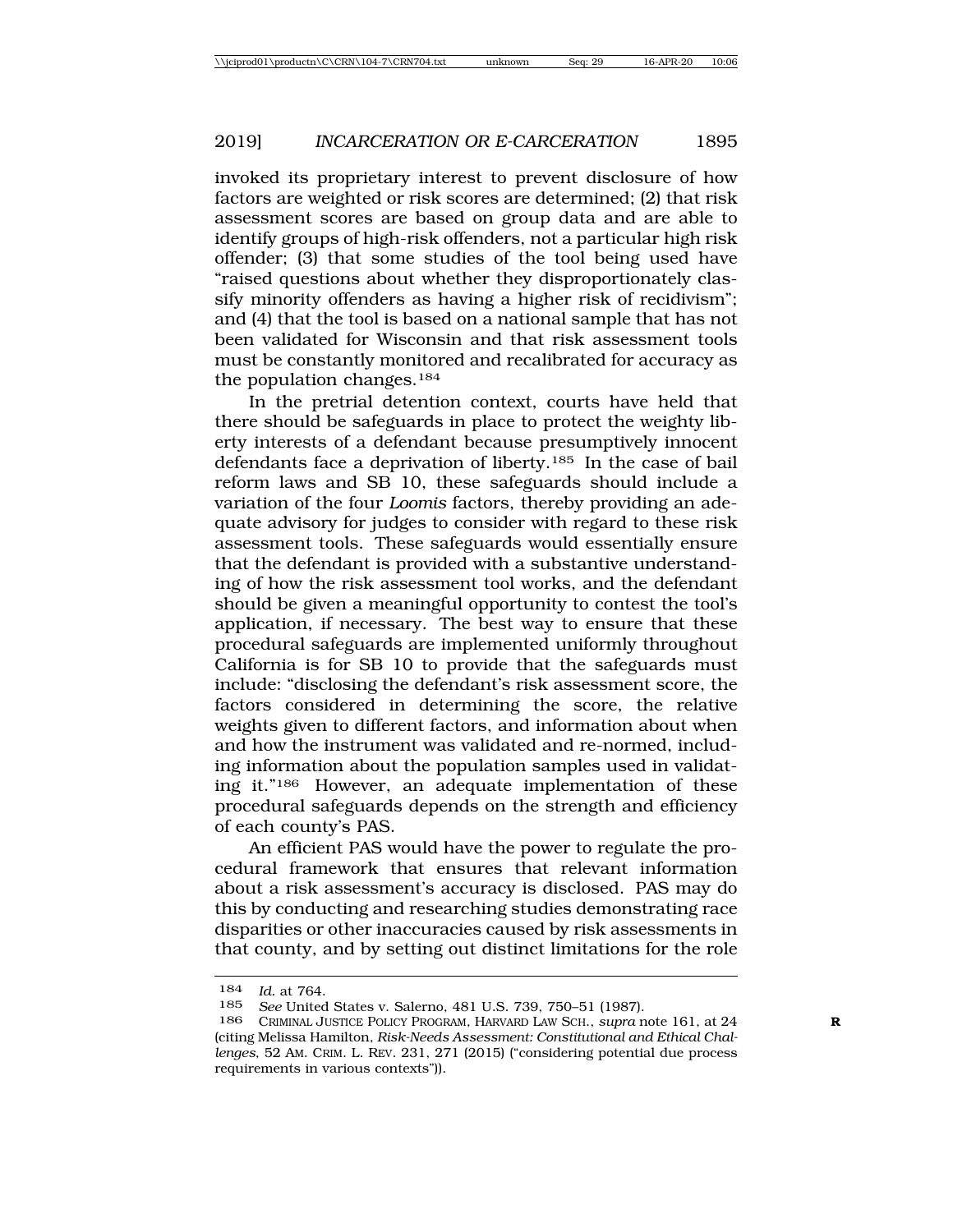that the tool may play in shaping pretrial decisions. Because SB 10 allows each county in California to choose its own validated risk assessment, it is up to the PAS of each county to determine the manner in which they conduct their pretrial assessments and use their risk assessment tools.<sup>187</sup> This individualization of risk assessment tools allows each county to tailor its risk assessments tool and PAS pre-arraignment practices to meet that county's specific needs.

However, despite the advantages of giving counties this power, critics argue that SB 10 vests these counties with too much discretion in deciding what risk assessment tools to use and how exactly they should be used, especially since SB 10 does not require that the same risk assessment be implemented throughout the state.188 While such concerns have some validity, it is an exaggeration to claim that SB 10 vests counties with a new type of power to choose in this area. Indeed, counties have *always* had this power to some extent. For instance, a 2015 survey of counties indicated that forty-six of the fifty-eight California counties already use some type of pretrial program, and that 70% established their programs in the past five years.189 Further, at least forty-two counties use a type of pretrial risk assessment tool that provides judges with information about the risk of releasing a defendant before trial.190

#### III

### THE BIG PICTURE: A CONUNDRUM FOR THE CRIMINAL JUSTICE SYSTEM

Given SB 10's various advantages and weaknesses, the criminal justice system is faced with a conundrum: should it implement SB 10 and fund the various PAS programs necessary to administer SB 10, or should SB 10 be repealed, thereby maintaining the current wealth-based bail system despite the many known consequences for both individual rights and society? SB 10 represents a new door that has not yet been opened—it is both hopeful and foreboding. Will it achieve its goals, or open Pandora's box to even more bail problems? And is the possibility of facing new and unexpected problems really

<sup>187</sup> CAL. DEP'T OF FIN., *supra* note 131, at 4.<br>188 See Tyler & Raphling, supra note 123

<sup>188</sup> *See* Tyler & Raphling, *supra* note 123. **R**

<sup>189</sup> CALIFORNIANS FOR SAFETY & JUSTICE, THE CRIME & JUSTICE INST., PRETRIAL PROGRESS: A SURVEY OF PRETRIAL PRACTICES AND SERVICES IN CALIFORNIA 6 (2015), https://safeandjust.org/wp-content/uploads/PretrialSurveyBrief\_8.26.15v2.pdf [https://perma.cc/N62L-2ARJ].

<sup>190</sup> *Id.* at 7.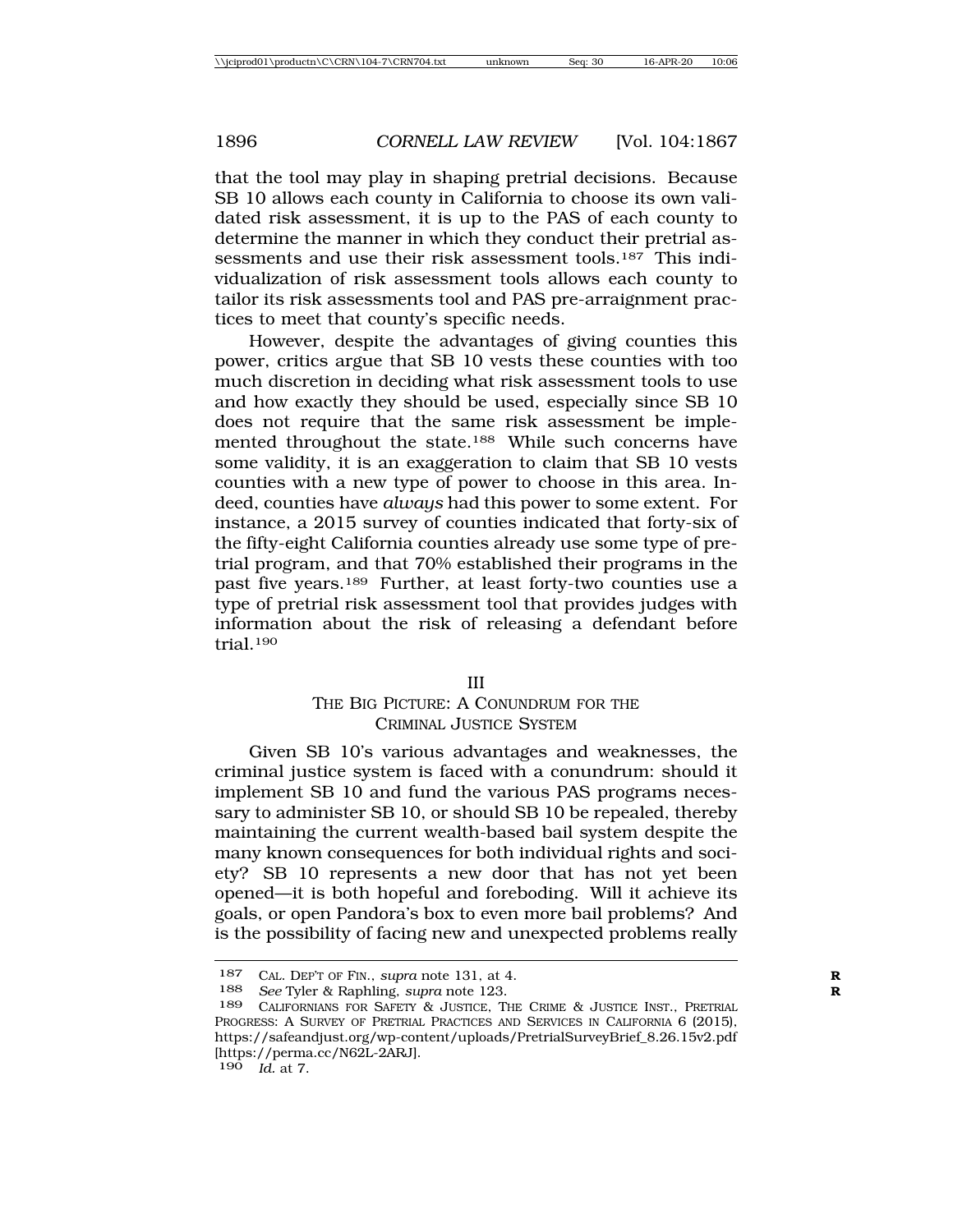threatening enough to forgo SB 10 altogether? This dichotomy is one that has long-plagued criminal justice reform advocates.

A. Conditions of Pretrial Detention: A Thirteenth Amendment Case Study

An illustration of the plight of the pretrial detainee and the conditions of pretrial detention starts with the Thirteenth Amendment.191 The Thirteenth Amendment, the language of which has garnered attention recently,<sup>192</sup> guarantees that "[n]either slavery nor involuntary servitude, except as a punishment for crime whereof the party shall have been duly convicted, shall exist within the United States, or any place subject to their jurisdiction."193 In the pretrial detention context, at least one court has recently determined that certain conditions of pretrial detention could violate the Thirteenth Amendment.194

In *McGarry v. Pallito*, McGarry was denied bail and ordered into pretrial detention, where he was required to work in the prison laundry for long hours, sometimes fourteen-hour shifts, in hot, unsanitary conditions.195 When he objected to this work, he was told that his refusal would put him in either administrative segregation or "in the hole,"196 and that he would receive an Inmate Disciplinary Report, which could affect when sentenced inmates were eligible for release. The Second Circuit found that even though McGarry was a pretrial detainee, he was threatened by physical and legal coercion to work, and therefore he had stated a claim that sufficiently al-

193 U.S. CONST. amend. XIII, § 1.

<sup>191</sup> While this Note entertains the possibility of a Thirteenth Amendment challenge to SB 10 as an academic exercise, it does not argue that this legal challenge is likely to be used to challenge SB 10, nor does it argue that this challenge would have a significant likelihood of success if it were raised.

<sup>192</sup> On November 6, 2018, Colorado voters approved an amendment to the Colorado Constitution that completely abolishes slavery. Bill Chappell, *Colorado Votes to Abolish Slavery, 2 Years After Similar Amendment Failed*, NPR (Nov. 7, 2018), https://www.npr.org/2018/11/07/665295736/colorado-votes-to-abol ish-slavery-2-years-after-similar-amendment-failed [https://perma.cc/Z3C4- AQ4X]. This amendment will change Article II, Section 26 of the state's constitution, which closely mirrors the Thirteenth Amendment to the U.S. Constitution and which, for over 100 years, stated, "There shall never be in this state either slavery or involuntary servitude, except as a punishment for crime, whereof the party shall have been duly convicted." *Id.* The new amendment instead states, "There shall never be in this state either slavery or involuntary servitude." *Id.*

<sup>194</sup> McGarry v. Pallito, 687 F.3d 505, 511–12 (2d Cir. 2012).

<sup>195</sup> *Id.* at 509–12.

<sup>196</sup> "In the hole" referred to a punishment of isolation for twenty-three hours per day and the use of shackles. *Id.* at 511–12.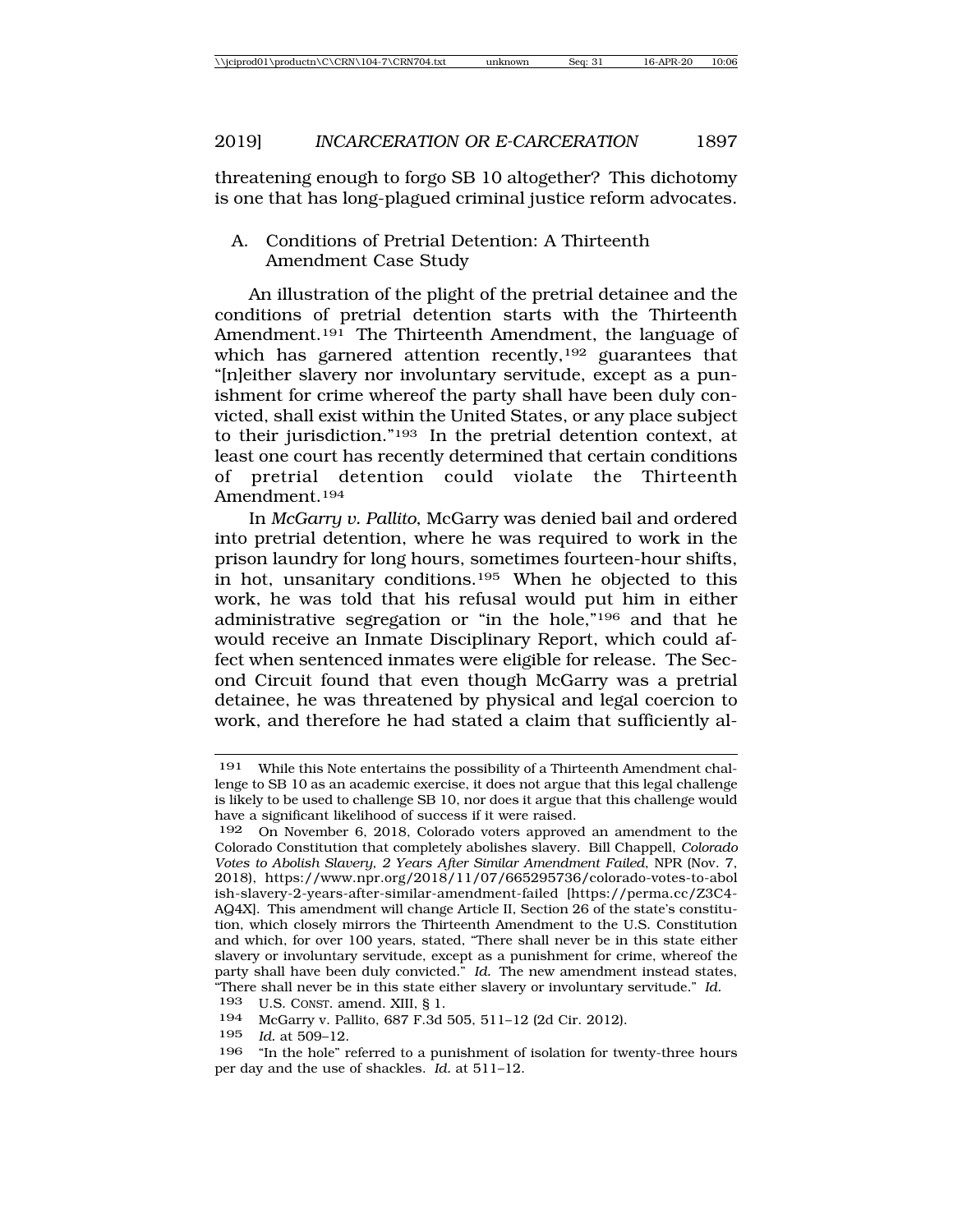leged that his Thirteenth Amendment right to be free from involuntary servitude was violated.

Thirteenth Amendment challenges may arise in other forms as well, depending on the circumstances of the pretrial detention. *McGarry* contemplated rehabilitation during incarceration and stated that "it is clearly established that a state may not 'rehabilitate' pretrial detainees. The Supreme Court has unambiguously and repeatedly held that a state's authority over pretrial detainees is limited by the Constitution in ways that the treatment of convicted persons is not."197 And in *Mc-Ginnis v. Royster*, the Supreme Court concluded that "it would hardly be appropriate for the State to undertake in the pretrial detention period programs to rehabilitate a man still clothed with a presumption of innocence."198 Further, in *Bell v. Wolfish*, the Supreme Court held that convicted prisoners retain constitutional protections during incarceration, and the Court reasoned that "[a] fortiori, pretrial detainees, who have not been convicted of any crimes, retain at least those constitutional rights that we have held are enjoyed by convicted prisoners."199

Considering these rulings, the current bail system and its overuse of pretrial detention—especially for individuals who are detained because they simply cannot afford to pay their bail amounts—raise significant concerns about the criminal justice system's view of the presumption of innocence in America. How can it be in accordance with the Constitution to subject a man "clothed with a presumption of innocence"200 to pretrial detention? A pretrial detainee—someone who has not yet been convicted of *any* crime—is given "at least those constitutional rights . . . enjoyed by convicted prisoners."201 But under the presumption of innocence, shouldn't the constitutional protections include much more than that? The Supreme Court has not given much direction on this issue, and the pretrial detainee is thus left in an ambiguous constitutional void in which they are put in pretrial detention by a wealth-based bail system, treated as convicted detainees by the criminal justice system, and condemned as criminals by the public.

California's SB 10 is an attempt to fill this void. It seeks to create a presumption of release for all low-risk defendants,

<sup>197</sup> *Id.* at 513.

<sup>198</sup> McGinnis v. Royster, 410 U.S. 263, 273 (1973).

<sup>199</sup> Bell v. Wolfish, 441 U.S. 520, 545 (1979).

<sup>200</sup> *McGinnis*, 410 U.S. at 273.

<sup>201</sup> *Bell*, 441 U.S. at 545.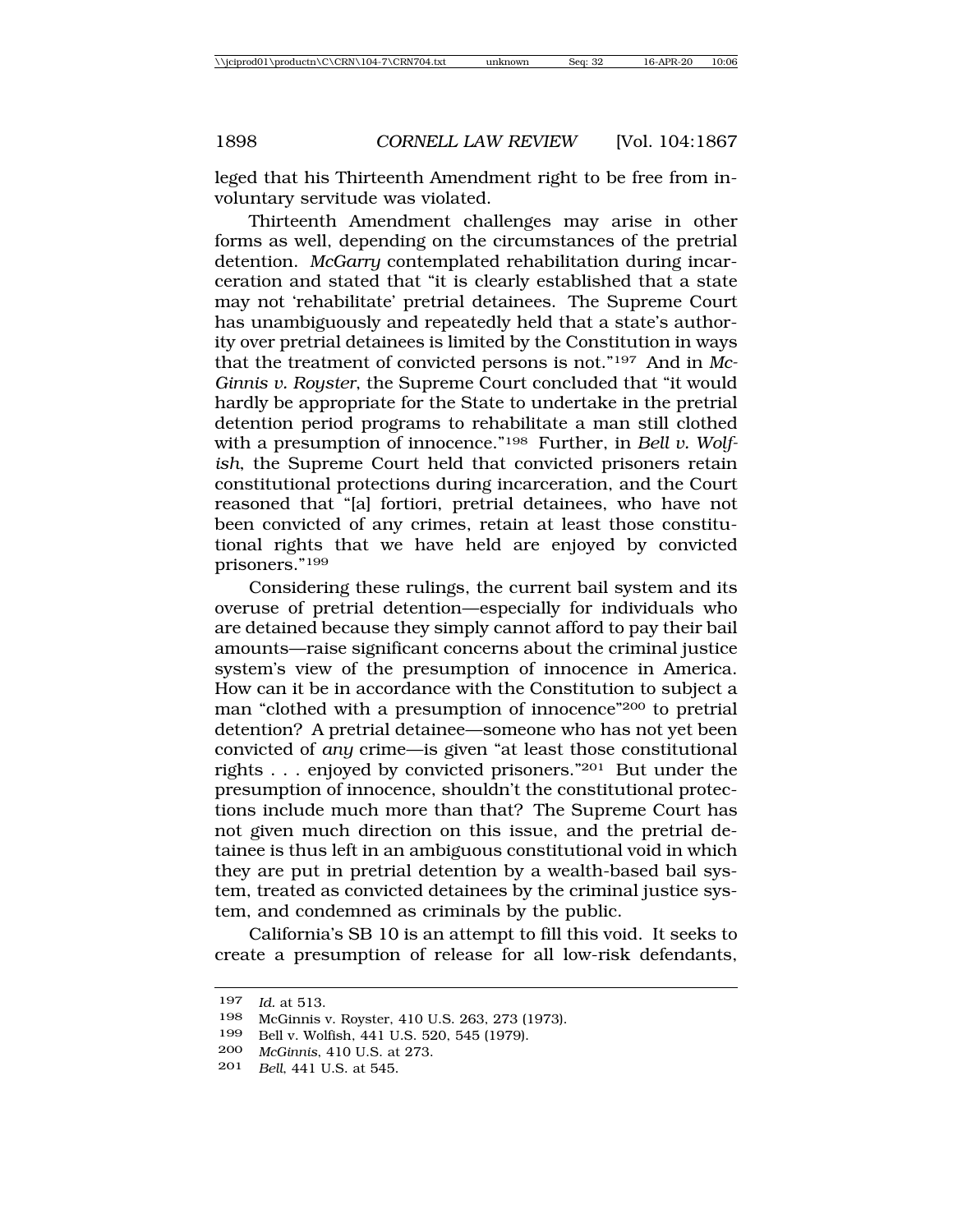construct a careful legal process for ordering preventative detention, and allow more instances of release on conditions as an alternative to pretrial detention. Yet, despite the nobility of this pursuit, SB 10 also generates a new kind of threat: the creation of a bail system that is potentially worse, and potentially more dangerous to individual rights, than the previous one.

B. Opening Pandora's Box to a Potentially Worse Bail System

In any reform attempt, there is always a possibility that eradicating the old way will result in a new status quo that is significantly worse. SB 10 seeks to reform the bail system by allowing courts to release more defendants by imposing conditions of release as an alternative to pretrial detention. However, will SB 10's use of conditions of release replace the current practice of pretrial incarceration with a new regime of "e-carceration?"202 Furthermore, which practice poses a bigger threat to individuals? These questions have recently come to the forefront of the SB 10 bail reform policy debate.<sup>203</sup>

In a regime of "e-carceration," if a pretrial detainee is released prior to trial, a court may impose restrictive conditions of release that essentially create an "open-air digital prison."204 For instance, a court may release a defendant pretrial, but it may order that the defendant wear an electronic-monitoring ankle device with GPS tracking—a condition that seems reasonable on its face and appears much less restrictive than pretrial detention. However, that ankle device costs the defendant around \$300 each month in out-of-pocket expenses, and it severely restricts the defendant's permitted zones of movement, making it hard to keep a job, attend classes, or care for children.205 Ultimately, even though that defendant is released from physical pretrial detention, she remains confined in a prison of e-carceration. She can live in her own home, yet she is stuck in a web of restrictive conditions and she is constantly monitored by an all-seeing technological spider. In an era where foreign governments have the ability to hack into national elections206 and Facebook has the audacity to sell its

<sup>202</sup> Alexander, *supra* note 157. **R**

<sup>203</sup> *Id.*

<sup>204</sup> *Id.*

<sup>205</sup> *Id.*

<sup>206</sup> *See* Jane Mayer, *How Russia Helped Swing the Election for Trump*, NEW YORKER (Oct. 1, 2018), https://www.newyorker.com/magazine/2018/10/01/ how-russia-helped-to-swing-the-election-for-trump [https://perma.cc/MT2J-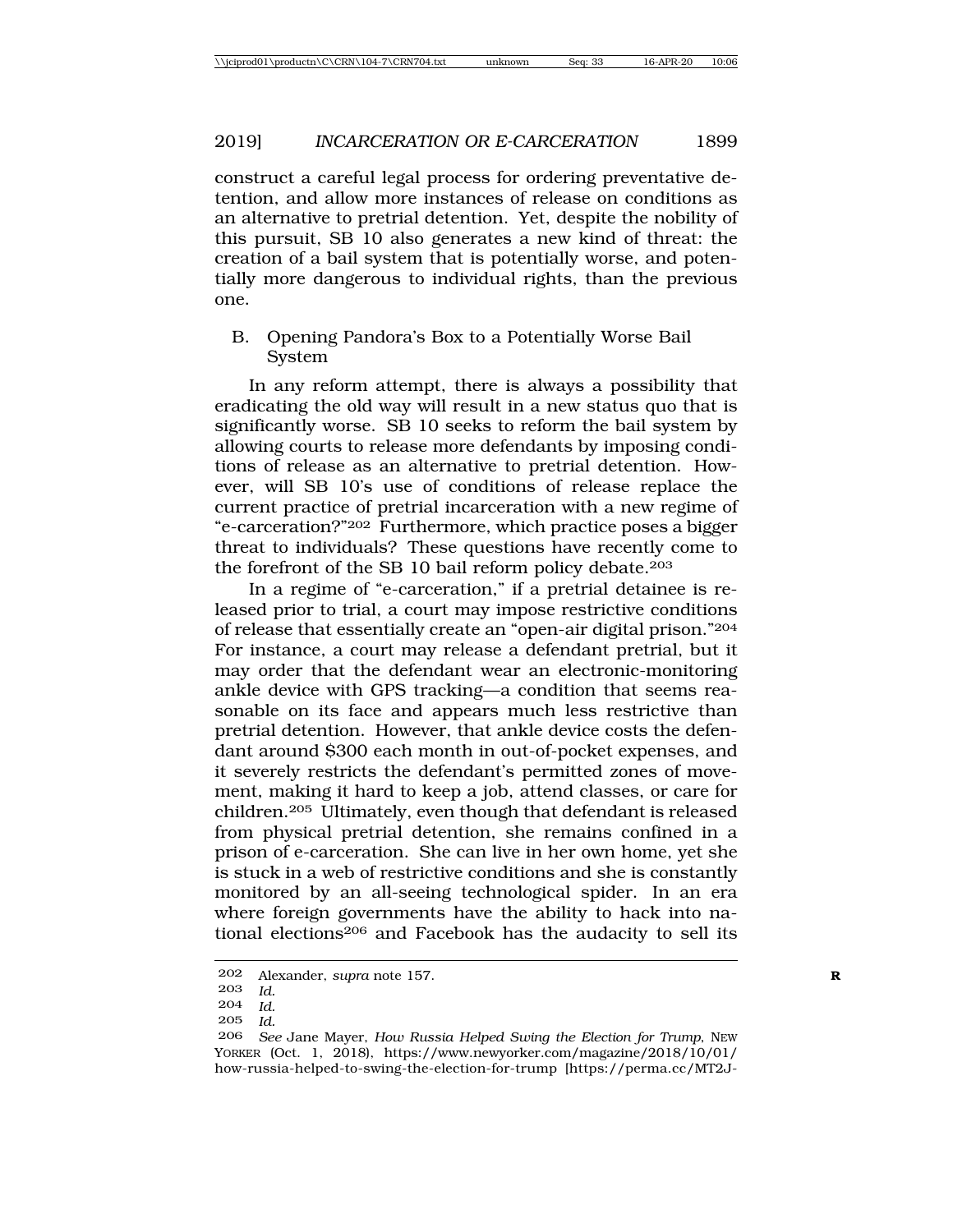customers' private data,<sup>207</sup> the prospect of giving the government, or government contractors, unfettered access to a person's whereabouts is a frightening one. However, challenging these conditions of release in court has seen little success.

In *Holland v. Rosen*, Holland claimed that the conditions of his pretrial release were unconstitutional because they violated the Fourth Amendment.208 In response, the Third Circuit assumed, without explicitly deciding, that home detention and electronic monitoring *could* constitute a search and seizure, but nevertheless found no violation because (1) Holland has a reduced expectation of privacy because he was arrested on probable cause for a dangerous offense, and (2) the State "has a substantial interest in ensuring that persons accused of crimes are available for trials" and a "'legitimate and compelling' interest in preventing crime by arrestees."209

On the issue of conditions of release, the *Holland* ruling is somewhat troubling. Even if a court finds that there is probable cause for a crime, does a defendant's *reduced* expectation of privacy amount to having *no* expectation of privacy at all? After all, that is what electronic ankle monitoring constitutes—a complete lack of privacy for an unconvicted, and presumably innocent, defendant. A GPS-tracking device allows the government to track an individual's every movement for the purpose of ensuring their appearance at court. However, would not a less-intrusive condition of release have sufficed to ensure this outcome? The answer is almost certainly yes. Having PAS monitor the defendant by conducting weekly check-ins, either by phone or in person, would allow the government to keep track of the defendant, while also ensuring the defendant appears in court. There are numerous other conditions of release that would produce the same result.

<sup>95</sup>GU]; *see also* Nicole Perlroth, *D.N.C. Says It Was Targeted Again by Russian Hackers After '18 Election*, N.Y. TIMES (Jan. 18, 2019), https://www.nytimes.com/ 2019/01/18/technology/dnc-russian-hacking.html?rref=collection%2Fnewsev entcollection%2Frussian-election-hacking&action=click&contentCollection= politics&region=stream&module=stream\_unit&version=latest&contentPlacement =7&pgtype=collection [https://perma.cc/SKF4-KFKB] (reporting on the DNC's belief that a Russian group attempted to hack the DNC right before midterm elections in 2018).

<sup>207</sup> *See* Alexis C. Madrigal, *Facebook Didn't Sell Your Data; It Gave It Away*, ATLANTIC (Dec. 19, 2018), https://www.theatlantic.com/technology/archive/ 2018/12/facebooks-failures-and-also-its-problems-leaking-data/578599/ [https://perma.cc/B57G-58E4].

<sup>208</sup> Holland v. Rosen, 895 F.3d 272, 278 (3d Cir. 2018). 209 *Id.* at 302.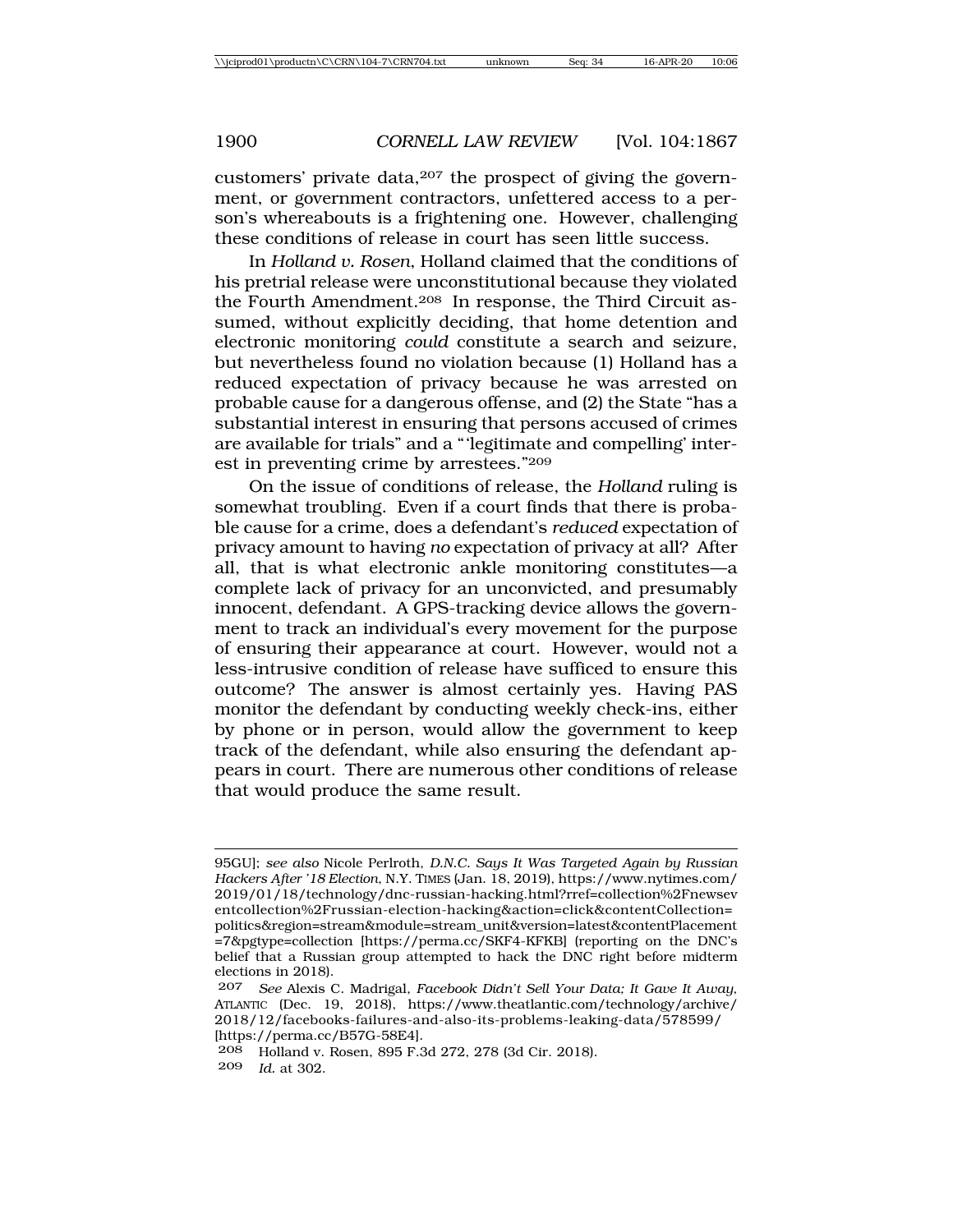SB 10 provides measures to guard against intrusions into individual privacy by mandating that courts use the least restrictive conditions of release available. Under SB 10, individuals who are assessed as low-risk during a pre-arraignment review will be released on their own recognizance by PAS and the booking agency within twenty-four hours of booking (exceptions for those arrested for crimes such as domestic violence, multiple DUI offenses, and other factors).210 Based upon the parameters set forth in state and local rules of court, individuals who are assessed as medium-risk (except for those arrested for crimes such as domestic violence, multiple DUIs, and other factors) will be released by PAS and the booking agency with the least restrictive nonmonetary conditions of release, such as supervision by PAS, GPS monitoring, or drug testing, that will ensure public safety and return to court.211 Further, SB 10 provides that defendants will not be required to pay for these nonmonetary conditions of release.212 As such, although the threat of an "e-carceration" regime is ever-present, SB 10 consciously seeks to safeguard against it.

#### **CONCLUSION**

California's bail system not only infringes on individual rights, but also exacerbates a cobweb criminal justice system. The *In re Humphrey* court framed the issue perfectly when it stated that the problem with the bail system stems "from the enduring unwillingness of our society, including the courts, to correct a deformity in our criminal justice system that close observers have long considered a blight on the system."213 California sought to rectify this "deformity"214 of a wealth-based bail system by passing SB 10.

While legal arguments contending that SB 10 violates the state constitutional right to bail may be entertained, these arguments have a low likelihood of success. However, legislation alone does not ensure success; rather, SB 10 needs adequate funding and research to effectively implement PAS programs throughout California's counties.215 A carefully constructed

<sup>210</sup> California Money Bail Reform Act (Senate Bill No. 10), CAL. PENAL CODE § 1320.10(b) (West 2019) (effective Oct. 1, 2019).<br>211 See id § 1320 10(c)

<sup>211</sup> *See id.* § 1320.10(c).

<sup>212</sup> *See id.* § 1320.10(d).

<sup>213</sup> *In re* Humphrey, 228 Cal. Rptr. 3d 513, 545 (Cal. Ct. App. 2018) (citation omitted).

<sup>214</sup> *Id.*

<sup>215</sup> "Though legislation is desperately needed, administration of the bail system is committed to the courts. It will be hard, perhaps impossible, for judicial